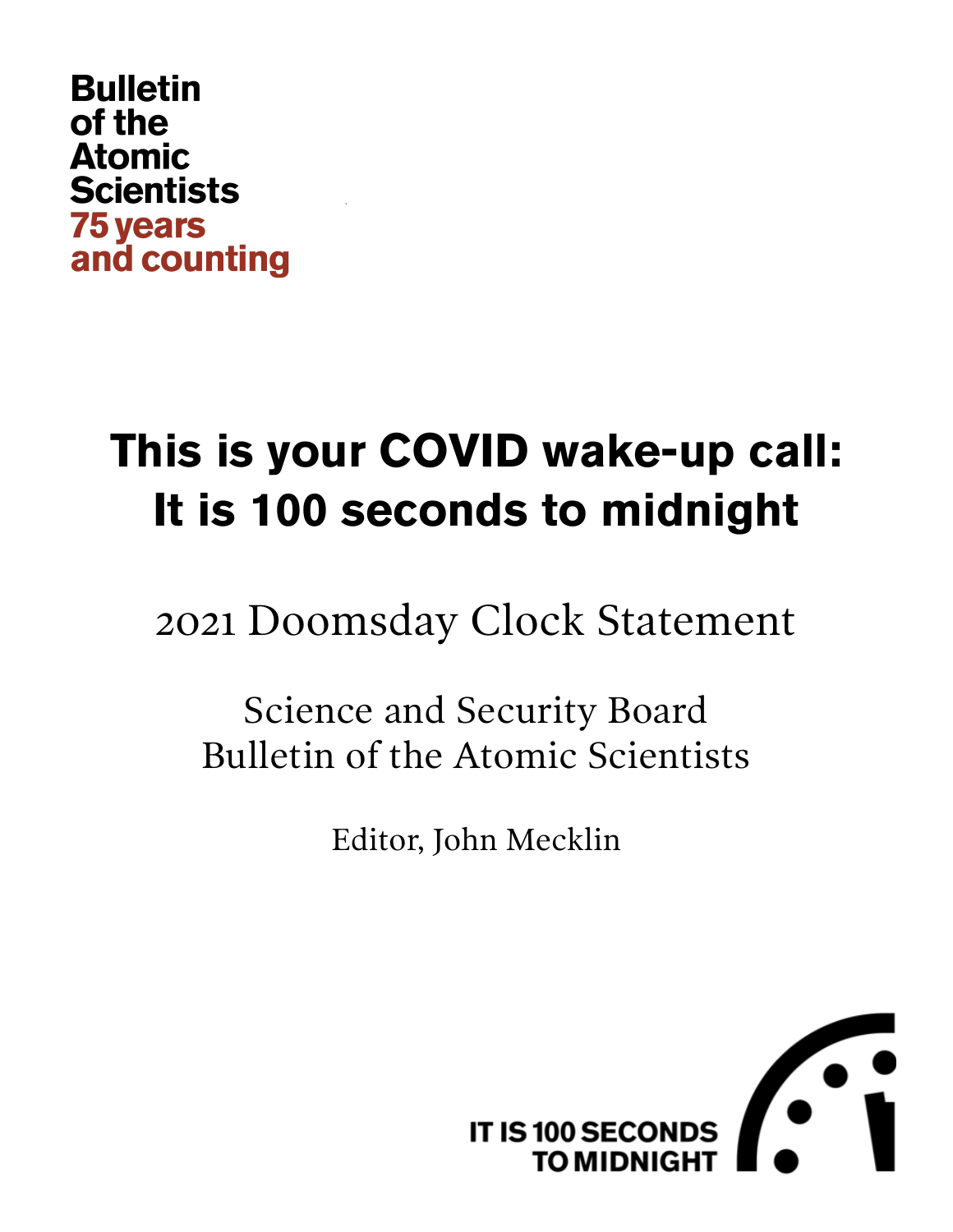# **It is 100 seconds to midnight**

*Editor's note: Founded in 1945 by Albert Einstein and University of Chicago scientists who helped develop the first atomic weapons in the Manhattan Project, the Bulletin of the Atomic Scientists created the Doomsday Clock two years later, using the imagery of apocalypse (midnight) and the contemporary idiom of nuclear explosion (countdown to zero) to convey threats to humanity and the planet. The Doomsday Clock is set every year by the Bulletin's Science and Security Board in consultation with its Board of Sponsors, which includes 13 Nobel laureates. The Clock has become a universally recognized indicator of the world's vulnerability to catastrophe from nuclear weapons, climate change, and disruptive technologies in other domains.*

#### To: **Leaders and citizens of the world**

#### Re: **This is your COVID wake-up call: It is 100 seconds to midnight**

#### Date: **January 27, 2021**

Humanity continues to suffer as the COVID-19 pandemic spreads around the world. In 2020 alone, this novel disease killed 1.7 million people and sickened at least 70 million more. The pandemic revealed just how unprepared and unwilling countries and the international system are to handle global emergencies properly. In this time of genuine crisis, governments too often abdicated responsibility, ignored scientific advice, did not cooperate or communicate effectively, and consequently failed to protect the health and welfare of their citizens.

As a result, many hundreds of thousands of human beings died needlessly.

Though lethal on a massive scale, this particular pandemic is not an existential threat. Its consequences are grave and will be lasting. But COVID-19 will not obliterate civilization, and we expect the disease to recede eventually. Still, the pandemic serves as a historic wake-up call, a vivid illustration that national governments and international organizations are unprepared to manage nuclear weapons and climate change, which currently pose existential threats to humanity, or the other dangers—including more virulent pandemics and next-generation warfare—that could threaten civilization in the near future.

Accelerating nuclear programs in multiple countries moved the world into less stable and manageable territory last year. Development of hypersonic glide vehicles, ballistic missile defenses, and weapons-delivery systems that can flexibly use conventional or nuclear warheads may raise the probability of miscalculation in times of tension. Events like the deadly assault earlier this month on the US Capitol renewed legitimate concerns about national leaders who have sole control of the use of nuclear weapons. Nuclear nations, however, have ignored or undermined practical and available diplomatic and security tools for managing nuclear risks. By our estimation, the potential for the world to stumble into nuclear war—an ever-present danger over the last 75 years—increased in 2020. An extremely dangerous global failure to address existential threats—what we called "the new abnormal" in 2019—tightened its grip in the nuclear realm in the past year, increasing the likelihood of catastrophe.

Governments have also failed to sufficiently address climate change. A pandemic-related economic slowdown temporarily reduced the carbon dioxide emissions that cause global warming. But over the coming decade fossil fuel use needs to decline precipitously if the worst effects of climate change are to be avoided. Instead, fossil fuel development and production are projected to increase. Atmospheric greenhouse gas concentrations hit a record high in 2020, one of the two warmest years on record. The massive wildfires and catastrophic cyclones of 2020 are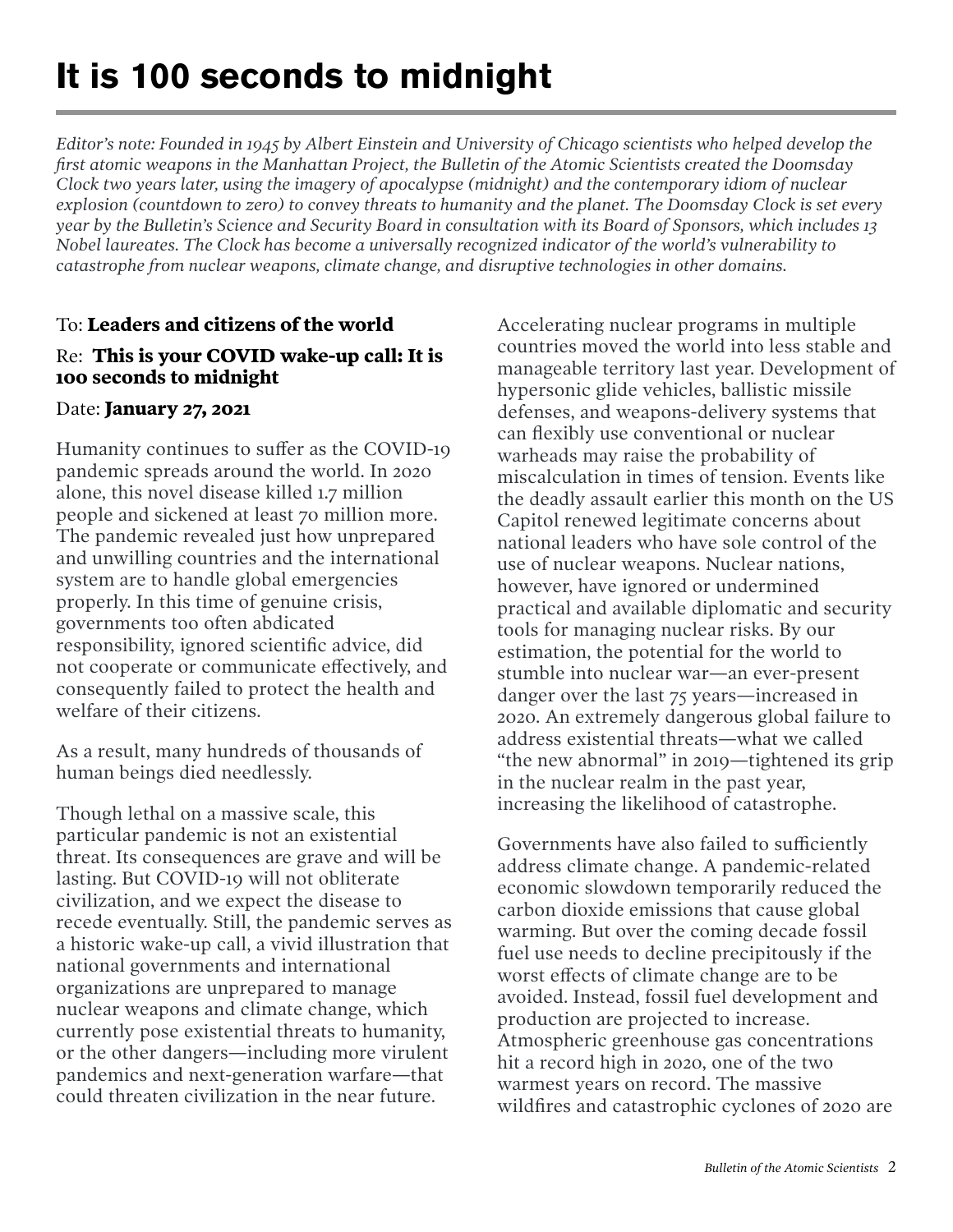illustrations of the major devastation that will only increase if governments do not significantly and quickly amplify their efforts to bring greenhouse gas emissions essentially to zero.

As we noted in our [last Doomsday Clock](https://thebulletin.org/doomsday-clock/current-time/)  [statement,](https://thebulletin.org/doomsday-clock/current-time/) the existential threats of nuclear weapons and climate change have intensified in recent years because of a threat multiplier: the continuing corruption of the information

ecosphere on which democracy and public decision-making depend. Here, again, the COVID-19 pandemic is a wake-up call. False and misleading information disseminated over the internet—including misrepresentation of COVID-19's seriousness, promotion of false cures, and politicization of lowcost protective measures

such as face masks—created social chaos in many countries and led to unnecessary death. This wanton disregard for science and the large-scale embrace of conspiratorial nonsense —often driven by political figures and partisan media—undermined the ability of responsible national and global leaders to protect the security of their citizens. False conspiracy theories about a "stolen" presidential election led to rioting that resulted in the death of five people and the first hostile occupation of the US Capitol since 1814.

In 2020, online lying literally killed.

Considered by themselves, these negative events in the nuclear, climate change, and disinformation arenas might justify moving the clock closer to midnight. But amid the gloom, we see some positive developments. The election of a US president who acknowledges climate change as a profound threat and supports international cooperation and science-based policy puts the world on a better footing to address global problems. For

example, the United States has already announced it is rejoining the Paris Agreement on climate change and the Biden administration has offered to extend the New START arms control agreement with Russia for five years. In the context of a postpandemic return to relative stability, more such demonstrations of renewed interest in and respect for science and multilateral cooperation could create the basis for a safer and saner world.

Positive developments have not yet yielded substantive progress toward a safer world.

Because these developments have not yet yielded substantive progress toward a safer world, they are not sufficient to move the Clock away from midnight. But they are positive and do weigh against the profound dangers of institutional decay, science denialism, aggressive nuclear

postures, and disinformation campaigns discussed in our 2020 statement. The members of the Science and Security Board therefore set the Doomsday Clock at 100 seconds to midnight, the closest it has ever been to civilization-ending apocalypse and the same time we set in 2020. It is deeply unfortunate that the global response to the pandemic over the past year has explicitly validated many of the concerns we have voiced for decades.

We continue to believe that human beings can manage the dangers posed by modern technology, even in times of crisis. But if humanity is to avoid an existential catastrophe —one that would dwarf anything it has yet seen—national leaders must do a far better job of countering disinformation, heeding science, and cooperating to diminish global risks. Citizens around the world can and should organize and demand—through public protests, at ballot boxes, and in other creative ways—that their governments reorder their priorities and cooperate domestically and internationally to reduce the risk of nuclear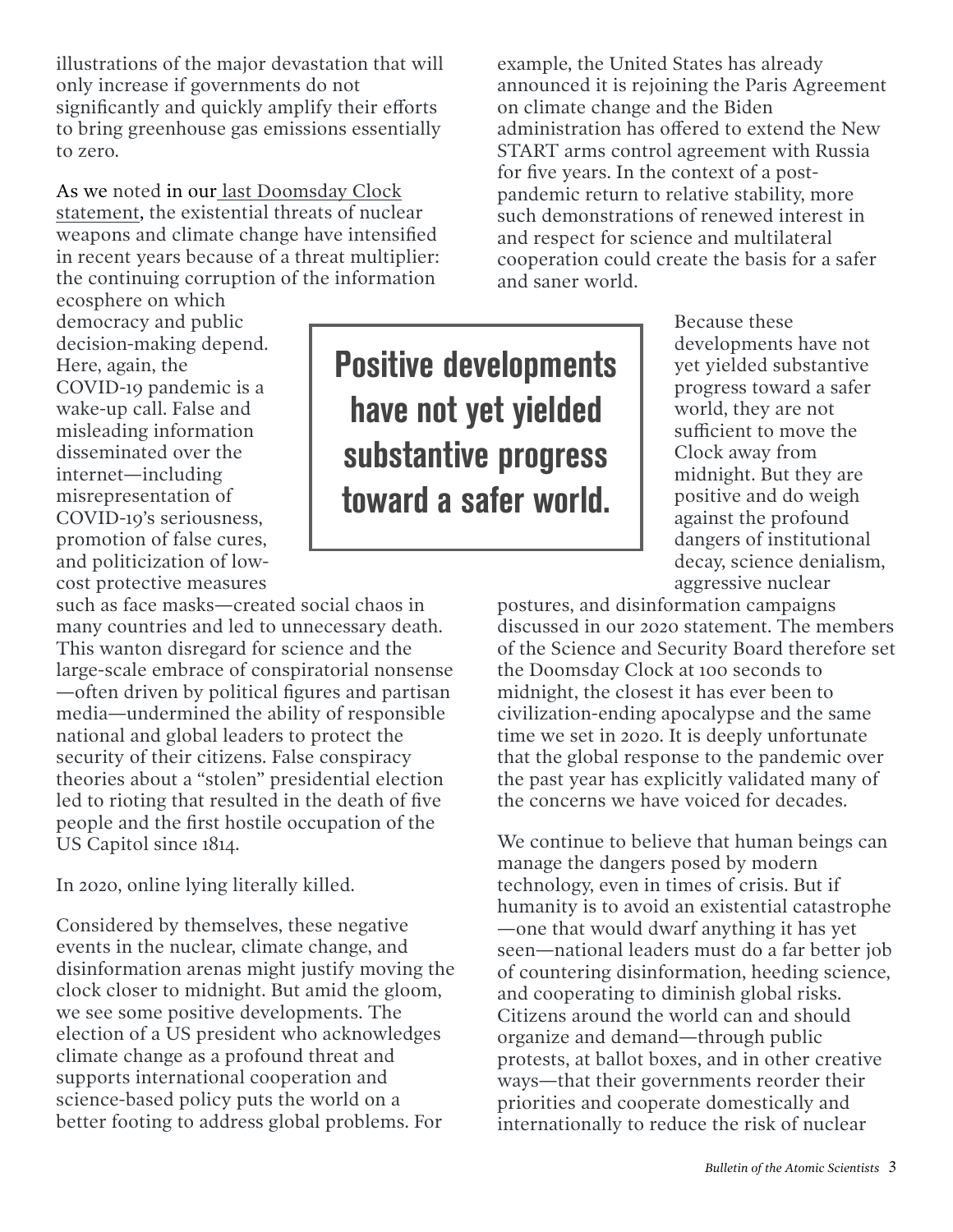war, climate change, and other global disasters, including pandemic disease.

We have experienced the consequences of inaction. It is time to respond.

#### **A dark nuclear landscape, with glimmers of hope**

In the past year, countries with nuclear weapons continued to spend vast sums on nuclear modernization programs, even as they

allowed proven risk-reduction achievements in arms control and diplomacy to wither or die. Nuclear weapons and weapons-delivery platforms capable of carrying either nuclear or

conventional warheads continued to proliferate, while destabilizing "advances" in the space and cyber realms, in hypersonic missiles, and in missile defenses continued. Governments in the United States, Russia, and other countries appear to consider nuclear weapons more-andmore usable, increasing the risks of their actual use. There continues to be an

extraordinary disregard for the potential of an accidental nuclear war, even as welldocumented examples of frighteningly close calls have emerged.

US and Russian nuclear modernization efforts continued to accelerate, and North Korea, China, India, and Pakistan pursued "improved" and larger nuclear forces. Some of these modernization programs are beginning to field weapons with dangerous enhancements, like Russia's nuclear-tipped Avangard hypersonic glide vehicles, which are being installed on new SS-29 (Sarmat) missiles designed to replace 1980s-era intercontinental ballistic missiles (ICBMs). Russia continues to field battalions of intermediate-range, groundlaunched, nuclear-armed missiles—missiles previously banned by the now-defunct Intermediate-range Nuclear Forces Treaty,

from which the United States withdrew in 2019. China, which has historically relied on a small and constrained nuclear arsenal, is expanding its capabilities and deploying multiple, independently retargetable warheads on some of its ICBMs and will likely add more in the coming year.

The heightened interest that the United States and Russia have shown in hypersonic weapons, as demonstrated by a number of tests in 2020, is deeply worrisome. The hypersonics arms race has already led to calls for space-based interceptors to destroy them in flight. This militarization of space is dangerously destabilizing and increases the risk of escalation and accidental conflict.

> Several countries are developing weapons-delivery platforms that can carry either nuclear or conventional warheads, introducing greater risks of miscalculation in a crisis or conventional conflict. Some may view this ambiguity as a deterrent to war, but it is not hard to imagine how mistaking a conventionally armed cruise missile for a nuclear-armed

missile could complicate decision-making in the fog of crisis or war, potentially leading to preemptive strikes. The potential to stumble into nuclear war—ever present—has grown.

Meanwhile, developments in Northeast Asia, the Middle East, and South Asia further add to nuclear risks.

North Korea continues to develop its missile and nuclear programs. It revealed a new and larger long-range missile (Hwasong-16) in

October 2020 at a military parade, but in the absence of flight testing, it's not clear whether the new missile will add major capabilities to North Korea's arsenal. There were no high

The potential to stumble into **nuclear war** has grown.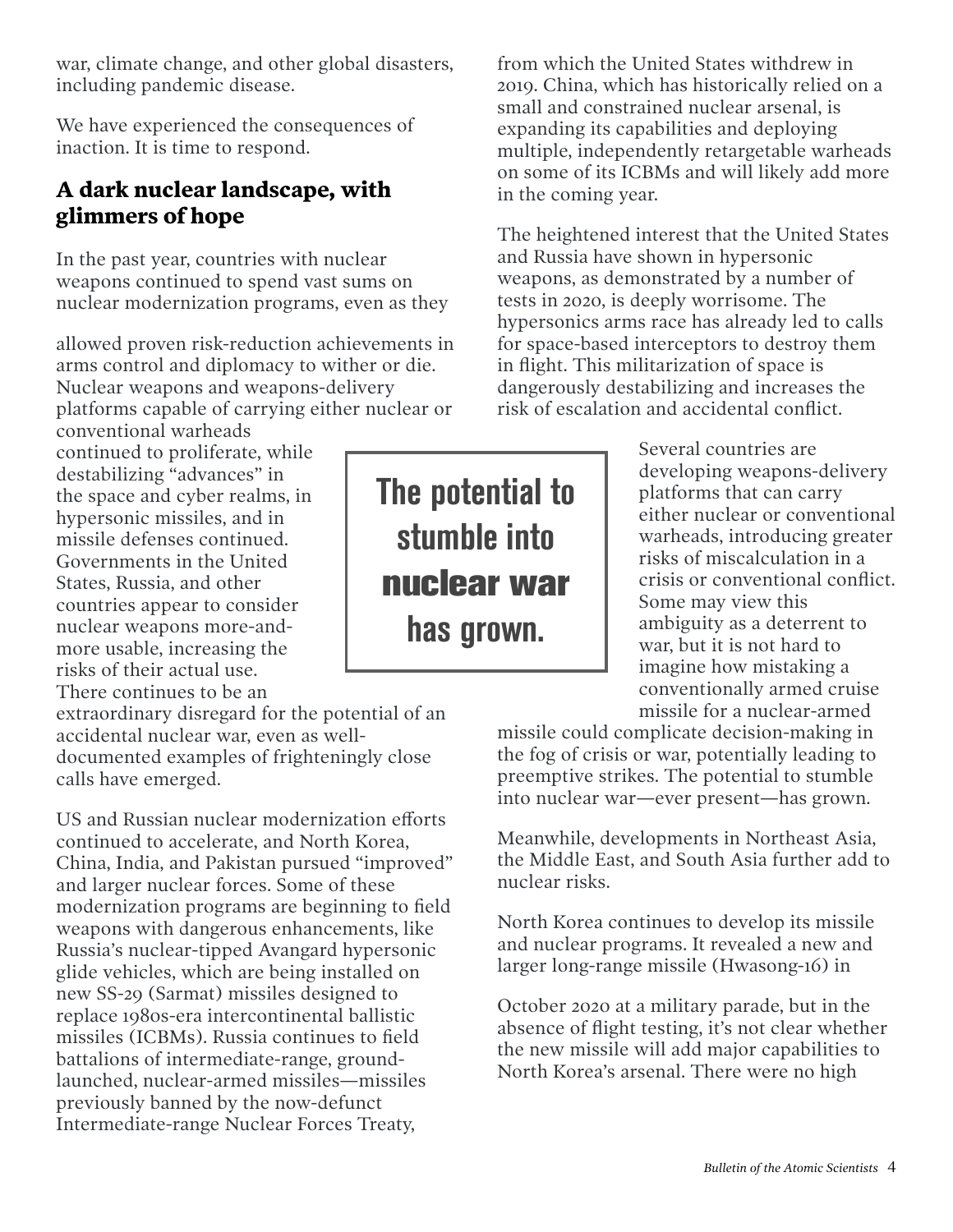level meetings between North Korea and the United States in 2020, leaving the future of US negotiations with North Korea in doubt.

South Asia remains a potential nuclear hot spot, as both India and Pakistan continue to enlarge their arsenals and increase the sophistication and ranges of their weapons, with Indian ballistic missiles now able to reach

Chinese targets. The relatively recent movement of nuclear competition among these countries to sea-based platforms, including submarines, raises the risk—already high—that conventional skirmishes could escalate to the nuclear level.

The continued effort by Iran to enhance its nuclear capabilities is another serious concern. But a bright spot in an otherwise gloomy landscape is the Biden administration's stated desire to rejoin the Iran nuclear deal, known officially as the Joint Comprehensive Plan of Action (JCPOA). In response to the 2018 US withdrawal, Iran deliberately walked back its commitments under the agreement. Stockpiles of low-enriched uranium have increased, enrichment levels have risen, and new, improved centrifuges have been installed. These actions have reduced the amount of time it would take Iran to put together a nuclear weapon from one year to several months. At the same time, Iran continues to comply with many of the agreement's requirements, and many of the actions it has taken can easily be reversed. However, Iran's willingness to remain in the agreement is not a given.

To keep nuclear modernization programs from becoming a full-scale nuclear arms race, it will be essential that New START, a treaty that limits US and Russian strategic weapon deployments, be extended for five more years, buying time for a follow-on agreement to be considered, negotiated, and put into force. Russian President Vladimir Putin and new US President Joe Biden agreed to do that on January 26, and now the action is in the Duma's hands.

Other arms control efforts—including the nuclear test ban treaty and negotiations to stop producing fissile materials for weapons—have unraveled or are stalled. Previous cooperation on fissile material control and nuclear proliferation among the United States, Russia, and China has lapsed, and there are no serious efforts aimed at limiting risky developments in cyberweapons, space weapons, missile defenses, and hypersonic missiles.

The tenth review of the Non-Proliferation Treaty (NPT) was postponed in 2020 because of the COVID-19 pandemic. Rescheduled for this year, the review conference will provide an opportunity for nuclear weapons countries to demonstrate the practical steps they have taken or will commit to take to reduce the risks of nuclear weapons use and scale back their reliance on nuclear weapons.

Just a few days ago, the Treaty on the Prohibition of Nuclear Weapons entered into force after 50 countries completed ratification. This treaty was developed by countries that do not have nuclear weapons, with the intention of bringing pressure on the nuclear weapons states to move more forcefully toward nuclear disarmament. The treaty brings much-needed attention to the risks posed by nuclear weapons, especially the enormous humanitarian impacts of the use of nuclear weapons. We hope that the treaty will lead to concrete actions by all states to address the challenges of disarmament and proliferation, including collective security and verification. We call on all states to collaborate and compromise to achieve real disarmament results.

#### **Climate change action after the pandemic**

Last year was to have marked a climate change milestone: The parties to the Paris Agreement were expected to increase their pledges to reduce the greenhouse gas emissions that are disrupting Earth's climate. The initial pledges made in 2015 to reduce emissions over this decade were markedly inadequate and meant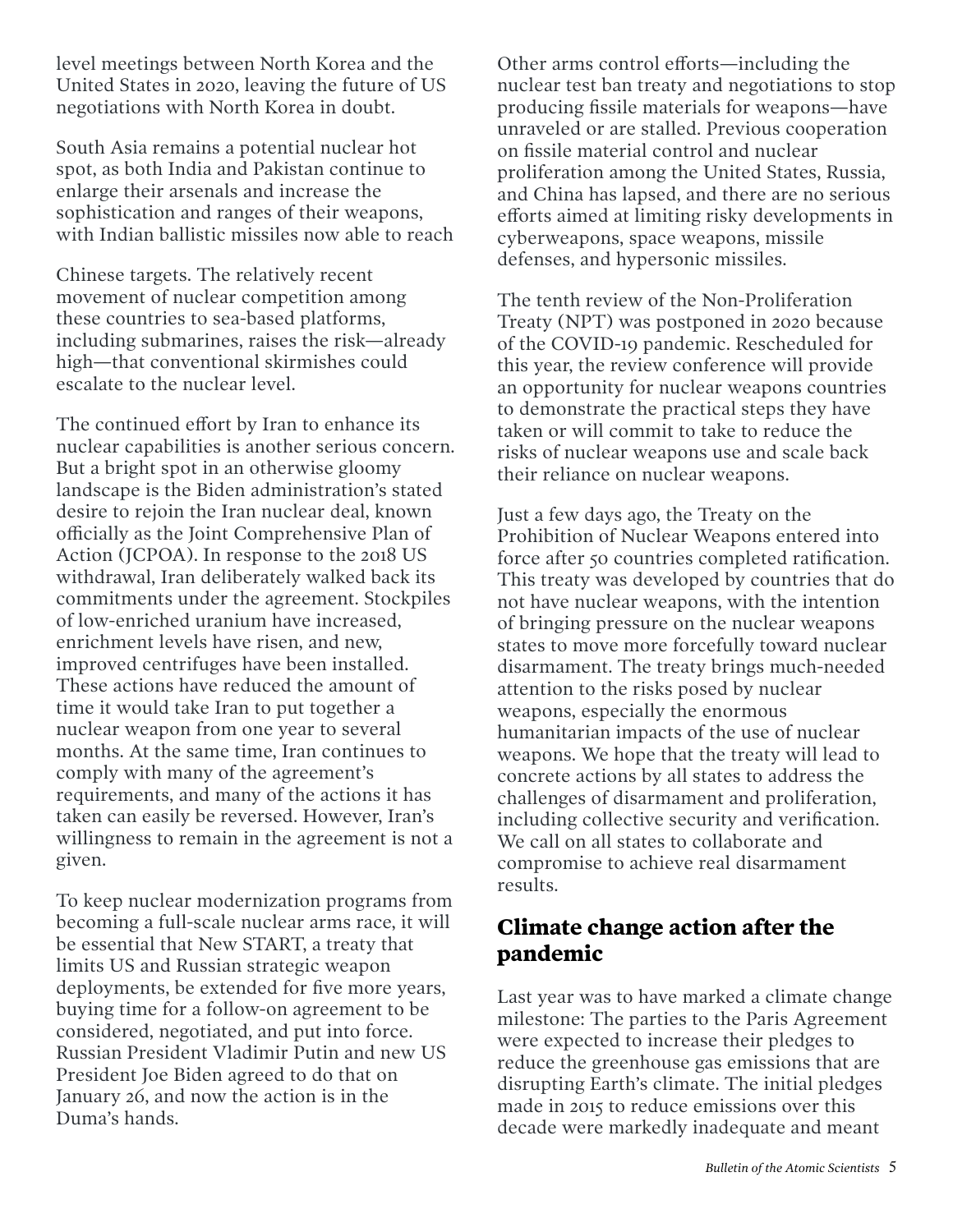only to begin an iterative process towards the goal of limiting global warming to [well below 2](https://www.unep.org/emissions-gap-report-2020)  [degrees Celsius](https://www.unep.org/emissions-gap-report-2020), relative to pre-industrial levels. Countries had been expected to raise their pledges at the 2020 meeting, but because of the coronavirus pandemic, the meeting was postponed until this year.

The delay may help. Few countries have been paying much attention to climate action during the pandemic. In 2020[, countries whose](https://www.climatewatchdata.org/2020-ndc-tracker)  [emissions amounted to barely one-quarter of](https://www.climatewatchdata.org/2020-ndc-tracker)  [the global total](https://www.climatewatchdata.org/2020-ndc-tracker) had submitted improved emissions pledges, and countries responsible for another quarter of global emissions [including Australia, Japan, the United States,](https://climateactiontracker.org/climate-target-update-tracker/list-non-updating-countries/)

[Russia, Indonesia, Brazil](https://climateactiontracker.org/climate-target-update-tracker/list-non-updating-countries/)  [and New Zealand](https://climateactiontracker.org/climate-target-update-tracker/list-non-updating-countries/)—

simply announced pledges that were effectively identical to or even weaker than their existing commitments. Although the United States formally withdrew from the Paris Agreement late last year, the new administration has begun the process of

rejoining and expressed its intention to submit a[n improved pledge](https://www.climatewatchdata.org/2020-ndc-tracker) and to provide additional financial support for climate actions in poor countries. As the pandemic recedes, more countries may step up their pledges over the course of the coming year.

As the COVID-19 pandemic deepened in the early months of 2020, carbon dioxide emissions dropped by an estimated 17 percent compared to the previous year's. Emissions have largely bounced back, however, as the world's fossil fuel-dependent economies have begun to recover, and the year's total emissions were [estimated at only](https://phys.org/news/2020-11-greenhouse-gas-high-covid-.html) four-toseven percent lower than last year's. Of course, cutting emissions temporarily via diseaseinduced economic recession is neither desirable nor sustainable. And, as with other economic crises, further recovery will raise

In 2020, the impacts of **climate change** were underscored in extreme and damaging ways.

energy demand and thus emissions—unless we take deliberate policy steps to reduce fossilfuel use and accelerate the adoption of alternatives.

Fortunately, renewable energy has been resilient in the turbulent pandemic energy environment. Renewable deployment has slowed, but by less than other sources, and investment remains high. In the US, coal is projected to provide less electricity than renewables for the first time ever, owing to a decline in electricity demand and coal's inability to compete given the low price of natural gas and near-zero operating costs of renewables. Globally, [demand for fossil-based](https://www.iea.org/reports/world-energy-outlook-2020) 

[power](https://www.iea.org/reports/world-energy-outlook-2020) has declined, while demand for renewable power has risen.

These developments need to be sustained into the recovery from the COVID-19 crisis, but are not nearly enough to halt warming. Global greenhouse gas concentrations in the atmosphere have hit a

record high, and 2020 was [essentially tied](https://climate.nasa.gov/news/3061/2020-tied-for-warmest-year-on-record-nasa-analysis-shows/) with 2016 as the warmest year on record. Until global carbon dioxide emissions are reduced nearly to zero, the burden of carbon dioxide in the atmosphere will continue to mount, and the world will continue to warm. The climate is still heading in the wrong direction.

In 2020, the impacts of continuing climate change were underscored in extreme and damaging ways. Portions of North America and Australia suffered massive wildfires, and a clear signal of human-caused climate change was evident in the frequency of powerful tropical cyclones and the heavier rainfall they produced. Meanwhile, evidence mounted that sea level rise is accelerating, and the effects of the oceans growing warmer and more acidic because of carbon dioxide absorption were clear in many marine ecosystems, as was most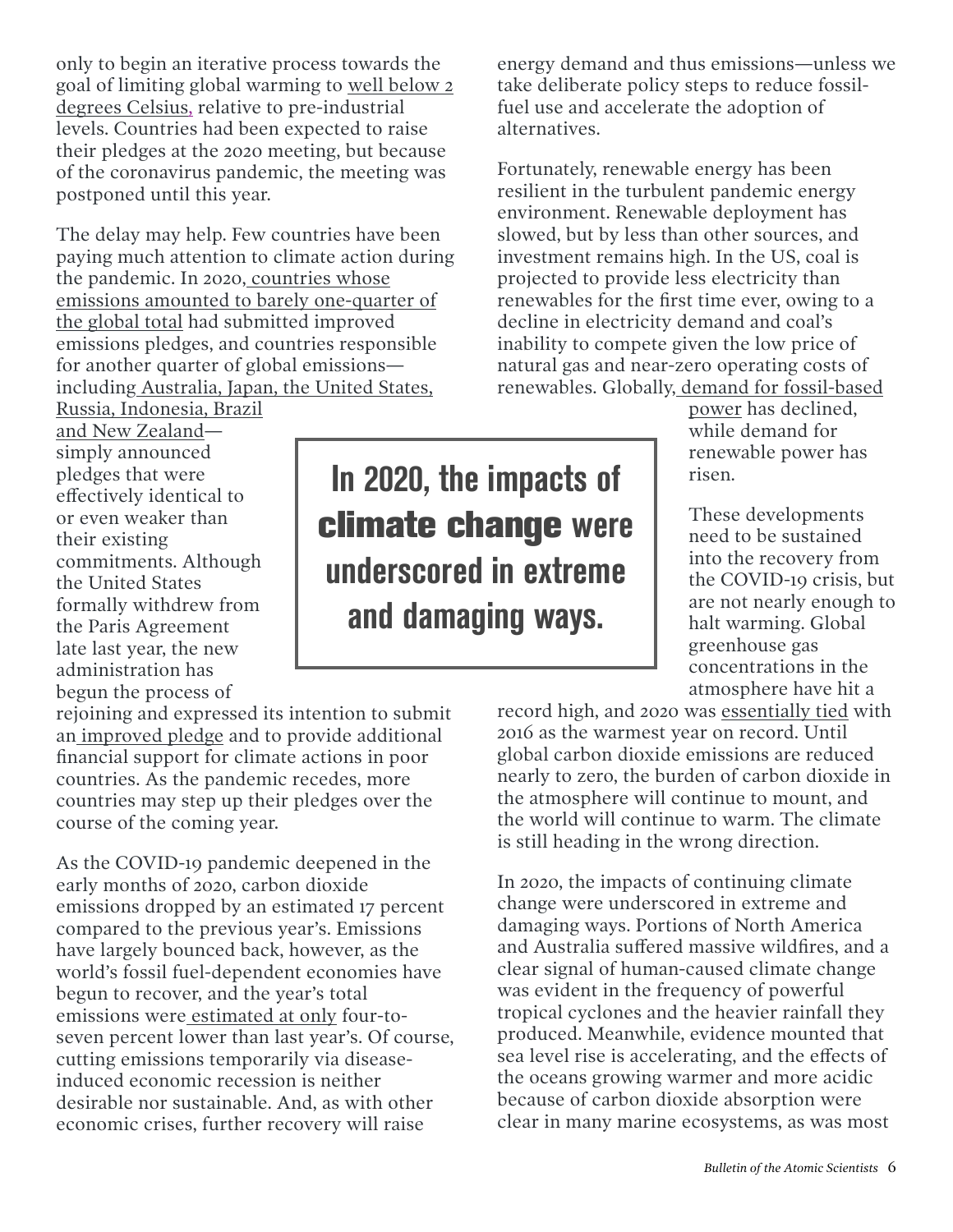dramatically illustrated by the ongoing destruction of coral reefs.

In the long term, the answers to two questions related to the pandemic will have important climate change ramifications:

First, to what extent will economic stimulus spending aimed at ending the coronavirus economic slowdown be directed toward efficient green infrastructure and low-carbon industries? Such support will inevitably compete with aid requests from fossil fuel companies and other carbon-intensive industries that are also facing pandemicrelated pressures.

In the COVID-19 case, a lot of "brown" (fossilbased) stimulus is in the works. The trillions of dollars in stimulus programs that countries have launched are not particularly green. [In](https://www.energypolicytracker.org/region/g20/)  [aggregate](https://www.energypolicytracker.org/region/g20/), the G20 countries had committed approximately \$240 billion to stimulus spending that supports fossil fuel energy by the end of 2020, versus \$160 billion for clean energy. Likewise, the support packages for developing countries from the World Bank and International Monetary Fund do not favor lowcarbon investments. And while China has made strong commitments to the decarbonization of its domestic economy, its Belt and Road Initiative appears poised to fill the niche increasingly being abandoned by developed country finance sectors, pouring investment into fossil-fuel infrastructure around the world.

At present, national plans for fossil fuel development and production are anything but encouraging; they project global growth in carbon dioxide emissions from fossil fuel use of [roughly two percent per year](https://www.unep.org/resources/report/production-gap-2020) over this coming critical decade, whereas emissions would need to decline precipitously if the temperature commitments of the Paris Agreement were to be met. If these plans are indeed pursued, fossil fuel production in 2030 would be around 50 percent higher than is consistent with meeting even the least ambitious goals of the Paris Agreement.

A second question: How will the pandemic affect the ability of the international political system to manage global climate change? Like climate change, the COVID-19 pandemic is a global problem that calls for a global solution. How successfully the leaders of the world's nations coordinate their responses to the pandemic affects (or, will affect) their faith and commitment to multilateralism generally. They could become more confident in the value of effective global cooperation and robust international institutions, or they could emerge more mistrustful of multilateralism and discard their remaining commitments to invest in already declining and over-stretched institutions of global cooperation. A positive experience could lead to effective collaborations addressing climate change, the threat of nuclear war, and global challenges yet to emerge.

#### **The COVID-19 infodemic and other disruptive threats**

The COVID-19 pandemic has disrupted the planet in many extraordinary and negative ways, one of which involves the internetdriven spread of false or misleading information. As the pandemic emerged, it spawned what the [World Health Organization](https://www.who.int/docs/default-source/coronaviruse/situation-reports/20200202-sitrep-13-ncov-v3.pdf)  [has called](https://www.who.int/docs/default-source/coronaviruse/situation-reports/20200202-sitrep-13-ncov-v3.pdf) a "massive 'infodemic'—an overabundance of information … that makes it hard for people to find trustworthy sources and reliable guidance when they need it." The COVID-19 infodemic includes deliberate attempts (sometimes by national leaders) to disseminate misinformation and disinformation that harms physical and mental health; threatens public health gains; damages economies; and makes it much more difficult for the nations of the world to stop the pandemic.

The COVID-19 pandemic and its accompanying infodemic have become intertwined with critical uncertainties regarding science, technology, and crisis communications.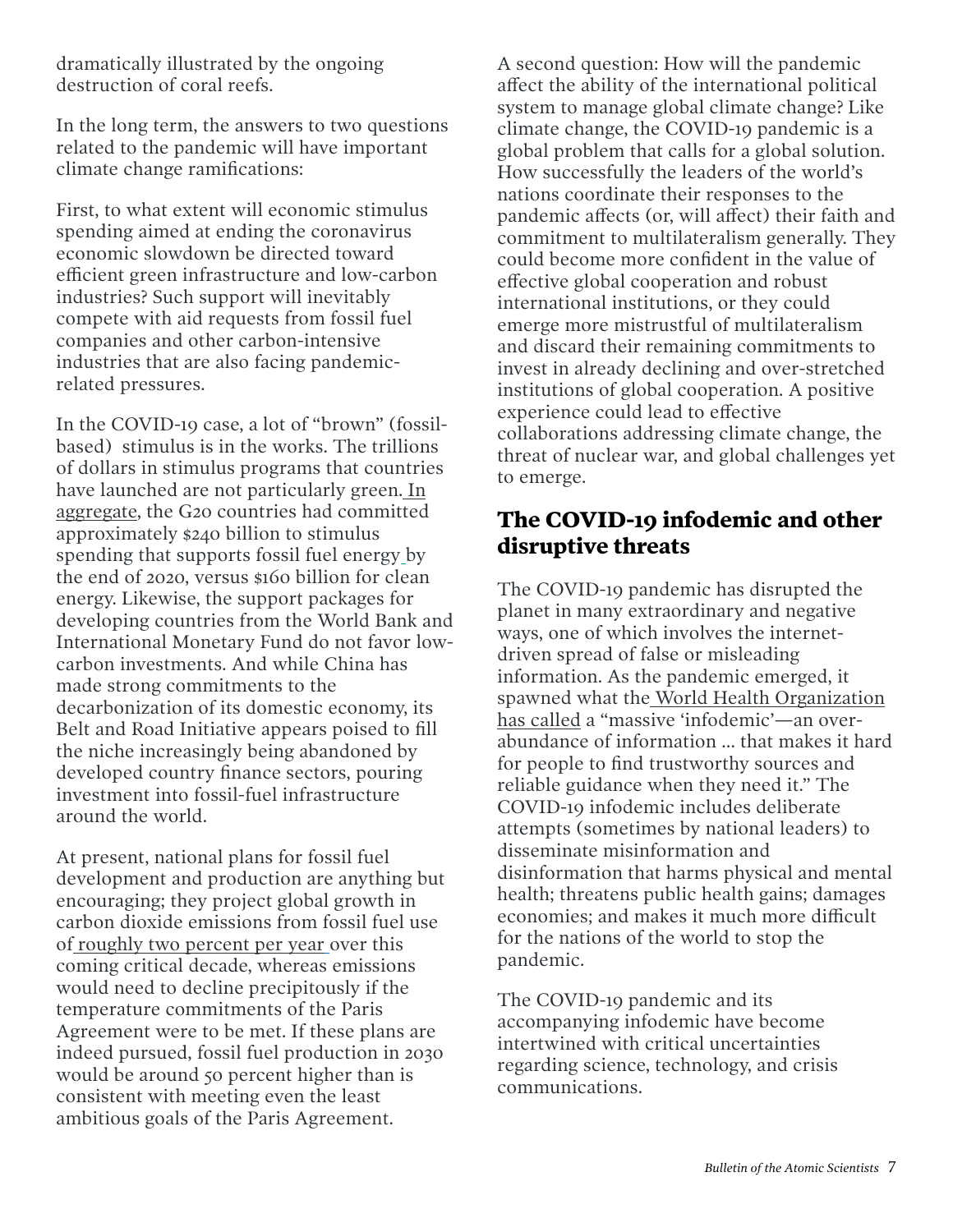First, not all of the science relevant to ending the pandemic was known at its outset. Alas, many loud voices regarded the evolution of scientific knowledge about COVID-19 as reason to ignore and disparage scientific advice about controlling the pandemic.

Also, as new science-based treatments and interventions were developed and tested, experts needed to learn how to maximize their beneficial effects and deliver them to the public. This learning process introduced uncertainty into pandemic discourse around the world.

And finally, governmental communications about COVID-19 included inconsistent and contradictory narratives emerging from political leaders and institutions that should have been cooperating and coordinating.

As these three uncertainties played out last year, the public's response to the coronavirus emergency fractured along ideological lines, with partisanship

The widespread dysfunction in today's information ecosystem is a **threat multiplier** that vastly complicates society's ability to address major challenges.

provided a trusted center that supports societal stability—government agencies, especially those related to public health and climate change, journalism, the judiciary, education—are under attack precisely because they have provided stability.

At the very least, the widespread dysfunction in today's information ecosystem is a threat multiplier that vastly complicates society's ability to address major challenges. Pandemic responses in some countries, including the United States, have provided graphic

> demonstrations that such concerns are not merely theoretical. Disinformation has led leaders and citizens alike to reject scientific advice about limiting the spread of COVID-19, with tragic results.

Unchecked internet disinformation could have even more drastic consequences in a nuclear crisis, perhaps leading to a nuclear war that ends world civilization. Disinformation efforts across communications systems are at this moment undermining responses to climate

often replacing science as the justification for [public health measures. Unfortunately, the](https://www.tandfonline.com/doi/full/10.1080/00963402.2019.1629574)  [internet-fueled undercutting of rational](https://www.tandfonline.com/doi/full/10.1080/00963402.2019.1629574)  [discourse and policy making is not specific to](https://www.tandfonline.com/doi/full/10.1080/00963402.2019.1629574)  [COVID-19.](https://www.tandfonline.com/doi/full/10.1080/00963402.2019.1629574) Efforts to deal with the existential threats of nuclear war and climate change have been similarly undermined.

Social media, search engines, always-on mobile computing technologies, and other technology applications have exploited human cognitive propensities to be misled and enraged and to react impulsively, exacerbating political and ideological differences. Established institutions that have traditionally

change in many countries. The need for deep thinking and careful, effective action to counter the effects of internet-enabled disinformation has never been clearer.

Meanwhile, the COVID-19 pandemic continues to rage. SARS-CoV-2 took advantage of both physiological and societal vulnerabilities and continues to nimbly skirt poorly mustered defenses. Recent mutations have created variants of the virus that are more infectious and sicken children, who were previously thought to be less prone to infection.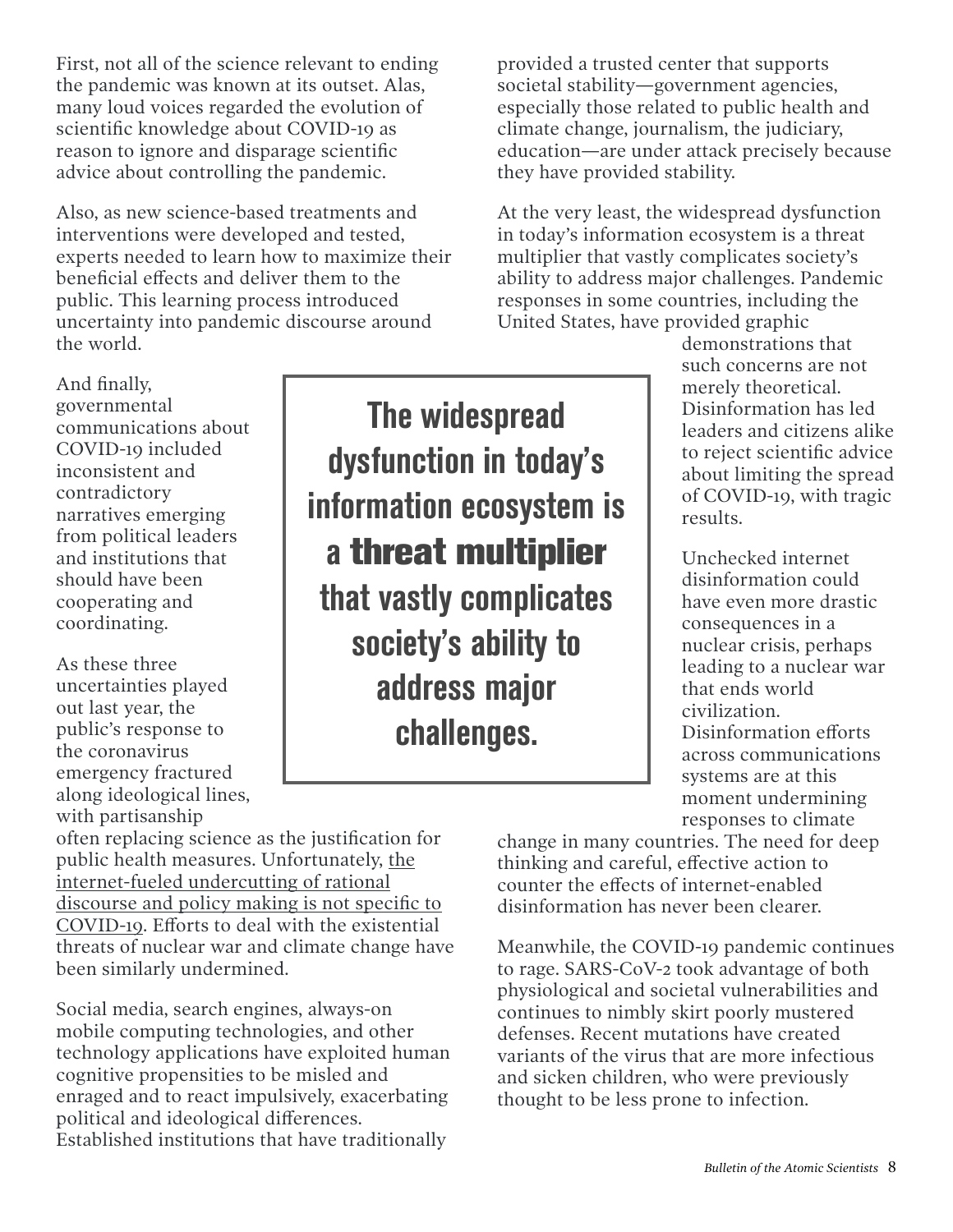Scientists around the world have mobilized to create COVID-19 treatments and vaccines, and their work is showing promise in reducing the severity of and eventually suppressing the pandemic. But public officials who have dismissed the value of science during the pandemic now face populations hesitant to take COVID-19 vaccines. Those same public figures also failed to iron out the manufacturing, distribution, and other logistical details needed for efficient immunization programs.

As this pandemic subsides, leaders around the world must come together to create the institutions and surveillance regimes that can identify disease outbreaks

and quash them before they become pandemics, quickly develop vaccines and therapeutics for new diseases, and rapidly promulgate preventive measures for public health.

Rapidly advancing biological research and development have produced, and will continue to produce,

disruptive technologies that could increase biological risk. In the risk-increasing category are biotechnology applications that could, for example, create super-soldiers or produce biological weapons. Many countries and corporations are investing in the biological sciences as they recognize the immense opportunities to establish and grow bioeconomies. These bio-investment programs raise the new possibility that nations may conduct biological weapons research and development under the guise of building effective responses for naturally occurring pandemics.

Bad actors have surely taken notice of the gaps in national responses to the COVID-19 pandemic. Most nations were unable to meet needs for personal protective equipment, to

provide enough hospital beds to treat everyone who became seriously ill with the disease, or to manage international supply chains well enough to deliver medicines and equipment when and where they were most needed. International security requires speedy action to reduce those vulnerabilities. An improved global public health effort to prevent, detect, respond to, and recover from natural pandemics would, as a salutary sideeffect, better prepare the world to respond to biological accidents and attacks.

#### **This is your wake-up call**

When the world finally emerges from the

worst pandemic in a century, everyone will rightly celebrate. It might be tempting to mark the COVID-19 experience as a one-off, a dismal anomaly to be forgotten. We, too, wish the world could return to normal in short order.

But the pandemic is not a unique departure from a secure reality. It is a harbinger, an

unmistakable signal that much worse will come if leaders and institutions do not enact wide-ranging reforms to forestall and minimize future pandemics, to restore the primacy of science-based policies, and to reduce the possibility of nuclear war and the impacts of climate change.

We set the Doomsday Clock at 100 seconds to midnight—the closest it has ever been because the existential risks confronting humanity today call for quick and comprehensive action across the 21st century's complex threat spectrum. Here are some practical steps that world leaders can and should initiate in 2021 to protect humanity from major global threats that have the potential to end civilization:

The message is simple and chilling: **Next time could be far worse.**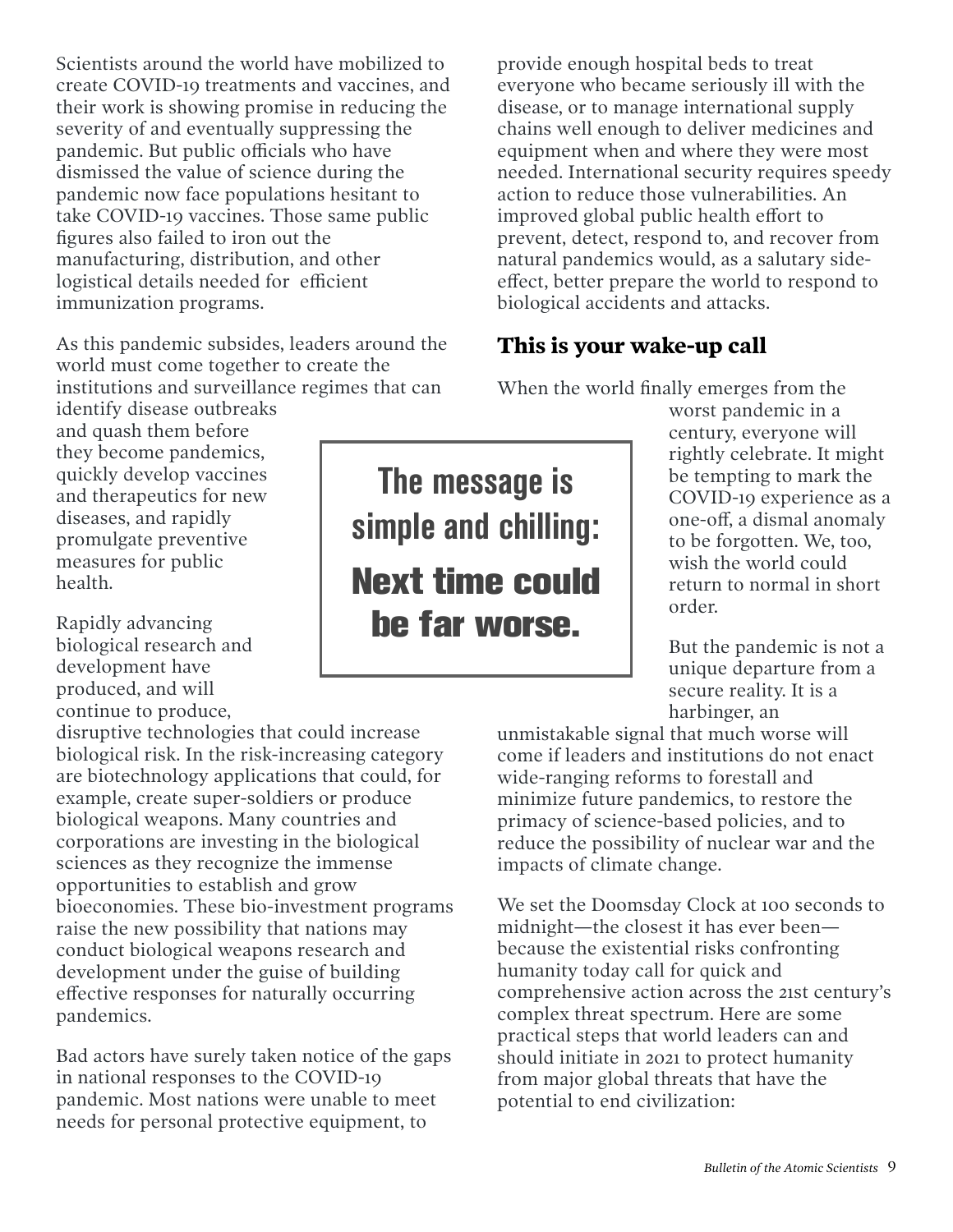- The US and Russian presidents should, upon extension of New START, launch follow-on talks for more ambitious and comprehensive limits of nuclear weapons and delivery systems.
- Now that the United States has announced it will rejoin the Paris climate agreement, it should accelerate its commitment to decarbonization and put policies in place that make the attainment of the commitment feasible.
- Now that the United States has rejoined the World Health Organization, it should work through the WHO and other international institutions to reduce biological risks of all kinds. Also, national leaders and international organizations can prepare for biological events before they occur by more carefully monitoring animal-human interactions and improving international disease surveillance and reporting efforts; increasing world capacity to produce and quickly distribute medical supplies; and expanding hospital capacity.
- US President Joe Biden can show leadership by reducing US reliance on nuclear weapons via limits on their roles, missions, and platforms, and by decreasing budgets accordingly. The United States should declare its commitment to no-first-use of nuclear weapons and persuade allies and rivals to agree that no-first-use is a step toward security and stability.
- President Biden should banish the fear that a single person would have the power to end civilization by eliminating his own and future US presidents' sole authority to launch nuclear weapons. He should work to persuade other countries with nuclear weapons to put in place similar barriers.
- Russia can rejoin the NATO-Russia Council and open serious discussions on

risk reduction and on avoiding escalation dangers.

- North Korea can agree to codify and allow verification of its moratorium on nuclear tests and long-range missile tests.
- Iran and the United States can jointly return to full compliance with the Joint Comprehensive Plan of Action, and Iran can agree to new, broader talks about Middle East security and constraints on its missile and other military activities.
- The United States and Russia can renew cooperation on fissile material and nuclear security to make sure that terrorists cannot acquire the means to build a nuclear weapon.
- Banks and other sources of capital can implement policies that limit investment in fossil fuel projects, as indeed some already have done, and redirect it to climate-friendly investments.
- China can reorient its Belt and Road Initiative, so it sets an example for other investors by pursuing sustainable development pathways rather than supporting fossil fuel-intensive development.
- All nations can commit to stronger decarbonization goals under the Paris Agreement and implement policies directed toward the realization of these goals. Those policies should address not merely long-term goals but near-term emission reductions and investments in longer-term structural changes. Meanwhile, the world's wealthier countries should enhance their commitments under the Paris Agreement to provide financial support and technology cooperation required by developing countries to undertake strong climate action.
- Leaders in governments and the private sector can emphasize COVID-recovery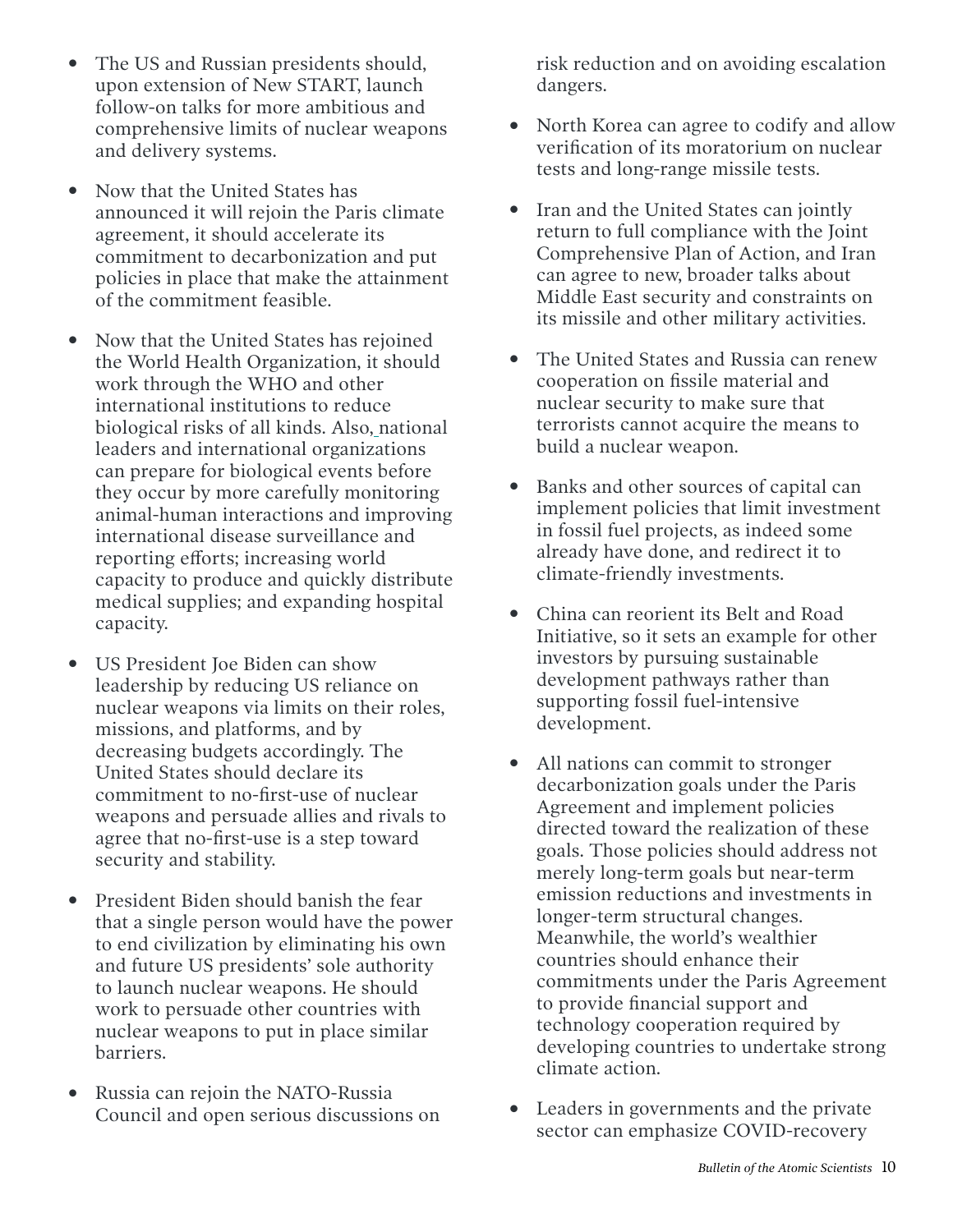investments that strongly favor climate mitigation and adaptation objectives across all economic sectors and address the full range of potential greenhouse gas emission reductions. This includes capital investments in urban development, agriculture, transport, heavy industry, buildings and appliances, and electric power.

- The new US administration can fill leadership positions for science-based agencies on the basis of scientific expertise and credentials; prohibit interference with the production or dissemination of executive branch scientific reports; use the best possible science to inform policy considerations; allow government scientists to engage with the public about their work; and provide funding to restore and strengthen international scientific cooperation.
- National leaders and international organizations can create more effective regimes for monitoring biological research and development efforts, so potential benefits can be maximized, and possible negative consequences minimized or eliminated.
- Governments, major communications technology firms, academic experts, and responsible media organizations can cooperate to find practical and ethical ways to combat internet-enabled misinformation and disinformation.

Having now killed more than two million human beings, COVID-19 is an unmistakable global wake-up call. The message is simple and chilling: Next time could be far worse. Given the pandemic experience, no one can reasonably say he or she was not warned. It remains 100 seconds to midnight, the most dangerous situation that humanity has ever faced. It is time for all to take the actions needed to—quite literally—save the world.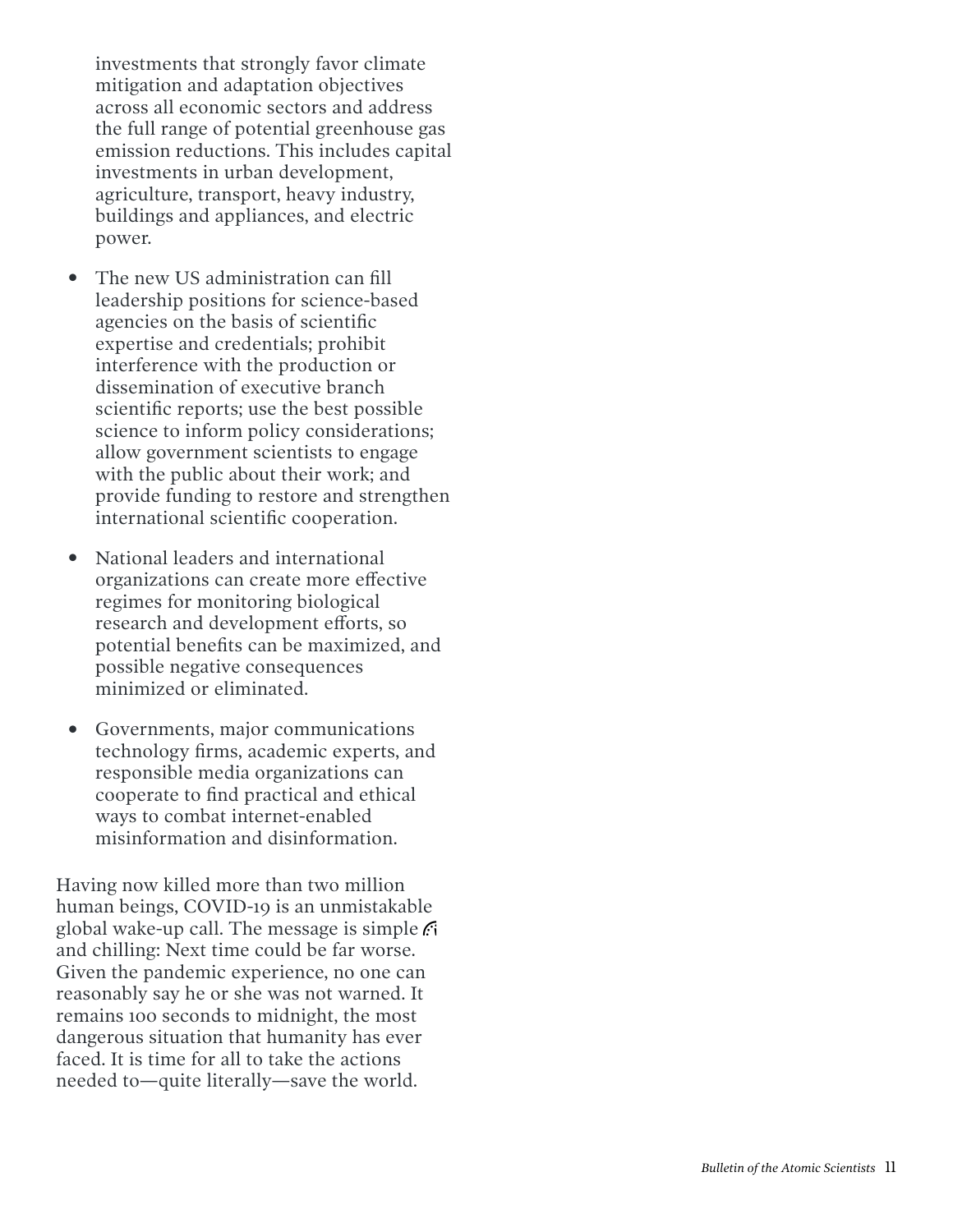**Rachel Bronson** is the President and CEO of the Bulletin of the Atomic Scientists, where she oversees the publishing programs, the management of the Doomsday Clock, and activities around nuclear risk, climate change, and disruptive technologies. Before joining the Bulletin, she served as vice president for Studies at The Chicago Council on Global Affairs, adjunct professor of "Global Energy" at the Kellogg School of Management, and senior fellow and director of Middle East studies at the Council on Foreign Relations, among other positions. Her book, *Thicker than Oil: America's Uneasy Partnership with Saudi Arabia* (Oxford University Press, 2006), has been translated into Japanese and published in paperback. Her writings and commentary have appeared in outlets including F*oreign Affairs, Foreign Policy, The New York Times, The Washington Post*, "PBS NewsHour," and "The Daily Show." Bronson has served as a consultant to NBC News and testified before the congressional Task Force on Anti-Terrorism and Proliferation Financing, Congress's Joint Economic Committee, and the 9/11 Commission.

#### **Edmund G Brown Jr. (Executive Chair)**

completed his fourth term as Governor of the State of California in 2019. He began his career in public service in 1969 as a trustee for the LA Community College District and became California Secretary of State in 1970 and Governor of California in 1974 and 1978. After his governorship, Brown lectured and traveled widely, practiced law, served as chairman of the state Democratic Party, and ran for president. Brown was elected Mayor of Oakland in 1998 and California Attorney General in 2006; he was elected to a third gubernatorial term in 2010 and a fourth term in 2014. During this time, Brown helped eliminate the state's multi-billion budget deficit, spearheaded successful campaigns to provide new funding for California's schools, and established a robust Rainy Day Fund to prepare for the next economic downturn. His administration established nation-leading targets to protect the environment and fight climate change. Brown attended the University of California, Berkeley, and earned a ID at Yale Law School.

**Lynn Eden** Eden is Senior Research Scholar (Emeritus) at Stanford University's Center for International Security and Cooperation. Eden is also co-chair of US Pugwash and a member of the International Pugwash Council. Her scholarly work focuses on the military and society; science, technology, and organizations; and US nuclear weapons history and policy. Eden's *Whole World on Fire: Organizations, Knowledge, and Nuclear Weapons Devastation* won the American Sociological Association's 2004 Robert K. Merton award for best book in science and technology studies. Her current research and writing (mostly historical) asks how a specific US military planning organization has enabled very good people to plan what, if put into action, could or would result in the deaths of tens or hundreds of millions of people. In other words, how do US military officers make plans to fight and prevail in nuclear war?

**Rod Ewing** is the Frank Stanton Professor in Nuclear Security in the Center for International Security and Cooperation in the Freeman Spogli Institute for International Studies and a Professor in the Department of Geological Sciences in the School of Earth, Energy and Environmental Sciences at Stanford University. Ewing's research focuses on the back end of the nuclear fuel cycle, mainly nuclear materials and the geochemistry of radionuclides. He is the past president of the International Union of Materials Research Societies. Ewing has written extensively on issues related to nuclear waste management and is coeditor of *Radioactive Waste Forms for the Future* and *Uncertainty Underground: Yucca Mountain and the Nation's High-Level Nuclear Waste*. He received the Lomonosov Medal of the Russian Academy of Sciences in 2006.

**Steve Fetter** is associate provost, dean of the graduate school, and professor of public policy at the University of Maryland. He served for five years in the White House Office of Science and Technology Policy during the Obama Administration, where he led the environment and energy and the national security and international affairs divisions. He is a fellow of the American Physical Society and a member of the Union of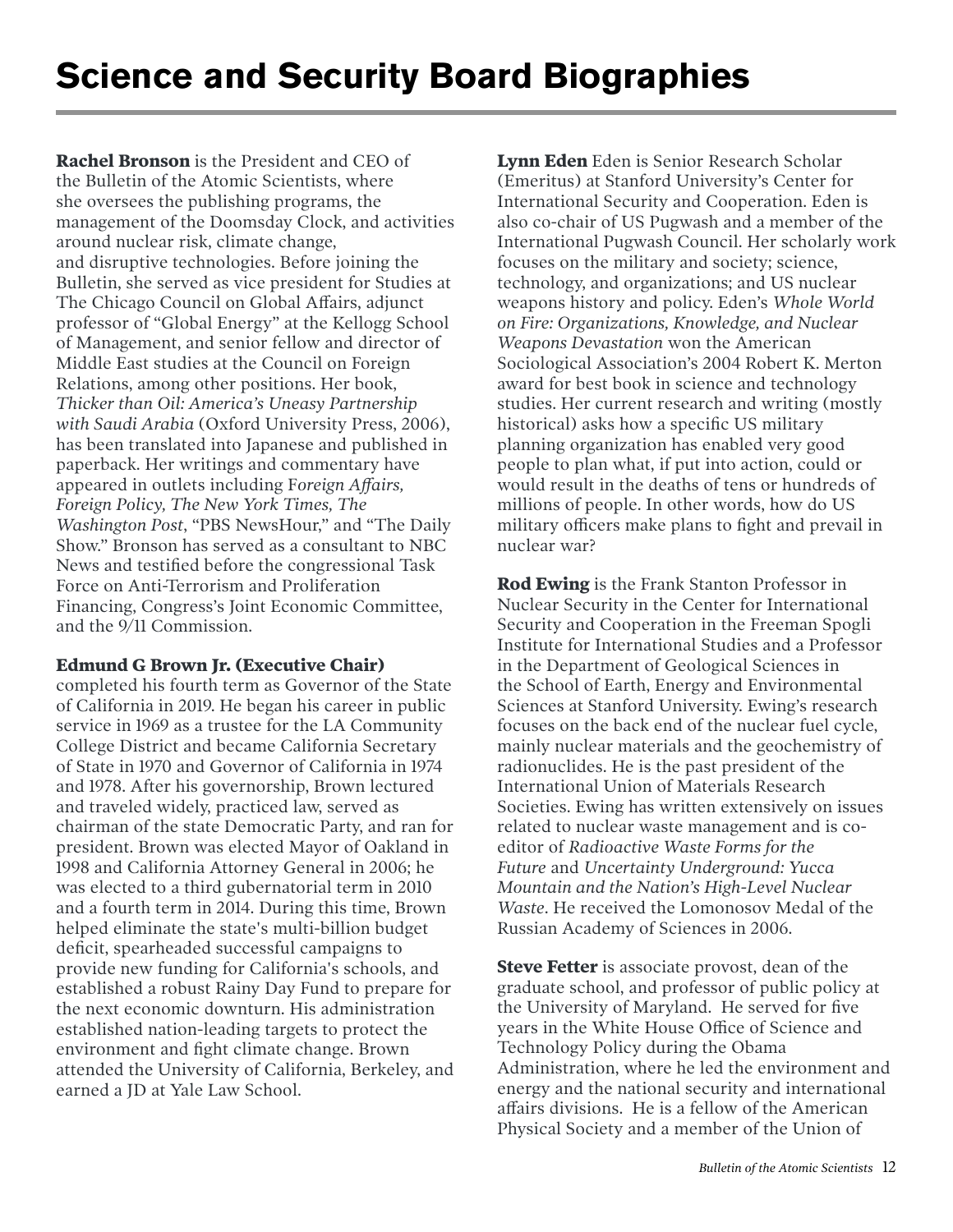Concerned Scientists board of directors and the National Academy of Sciences Committee on International Security and Arms Control. He has worked on nuclear policy issues in the Pentagon and the State Department and has been a visiting fellow at Stanford, Harvard, MIT, and Lawrence Livermore National Laboratory. He also served as associate director of the Joint Global Change Research Institute and vice chairman of the Federation of American Scientists. He is a recipient of the American Physical Society's Joseph A. Burton Forum and Leo Szilard Lectureship awards, the Federation of American Scientists' Hans Bethe 'Science in the Public Service' award, and the Secretary of Defense Medal for Outstanding Public Service.

**Asha M. George** is the executive director of the Bipartisan Commission on Biodefense. She is a public health security professional whose research and programmatic emphasis has been practical, academic, and political. George served in the US House of Representatives as a senior professional staffer and subcommittee staff director at the House Committee on Homeland Security in the 110th and 111th Congress. She has worked for a variety of organizations, including government contractors, foundations, and non-profits. As a contractor, she supported and worked with all federal Departments, especially the Department of Homeland Security and the Department of Health and Human Services. George also served on active duty in the US Army as a military intelligence officer and as a paratrooper. She is a decorated Desert Storm Veteran. She holds a Bachelor of Arts in Natural Sciences from Johns Hopkins University, a Master of Science in Public Health from the University of North Carolina at Chapel Hill, and a Doctorate in Public Health from the University of Hawaii at Manoa. She is also a graduate of the Harvard University National Preparedness Leadership Initiative.

**Daniel Holz** is a professor at the University of Chicago in the Departments of Physics, Astronomy & Astrophysics, the Enrico Fermi Institute, and the Kavli Institute for Cosmological Physics. His research focuses on general relativity in the context of astrophysics and cosmology. He is a member of the Laser Interferometer Gravitational-

Wave Observatory (LIGO) collaboration, and was part of the team that announced the first detection of gravitational waves in early 2016 and the first multi-messenger detection of a binary neutron star in 2017. He received a 2012 National Science Foundation CAREER Award, the 2015 Quantrell Award for Excellence in Undergraduate Teaching, and the Breakthrough Prize in Fundamental Physics in 2016. Holz was selected as a Kavli Fellow of the National Academy of Sciences and is a Fellow of the American Physical Society. He received his PhD in physics from the University of Chicago and his AB in physics from Princeton University.

**Sivan Kartha** is a senior scientist at the Stockholm Environmental Institute whose research and publications for the past 25 years have focused on technological options and policy strategies for addressing climate change, concentrating most recently on equity and efficiency in the design of an international climate regime. He is a co-leader of SEI's Gender and Social Equity Programme, and co-director of the Climate Equity Reference Project. His current work deals primarily with the economic, political, and ethical dimensions of equitably sharing the effort of an ambitious global response to climate change. Dr. Kartha has also worked on mitigation scenarios, market mechanisms for climate actions, and the environmental and socioeconomic impacts of biomass energy. His work has enabled him to advise and collaborate with diverse organizations, including the UN Climate Convention Secretariat, various United Nations and World Bank programs, numerous government policy-making bodies and agencies, foundations, and civil society organizations throughout the developing and industrialized world. He served as a coordinating lead author in the preparation of the Fifth Assessment Report of the Intergovernmental Panel on Climate Change, released in 2014, co-leading the chapter on Equity and Sustainable Development, and has been selected as a lead author for the upcoming IPCC Sixth Assessment Report, to be released in 2021.

**Robert Latiff** retired from the US Air Force as a major general in 2006. He is an adjunct professor at the University of Notre Dame and a research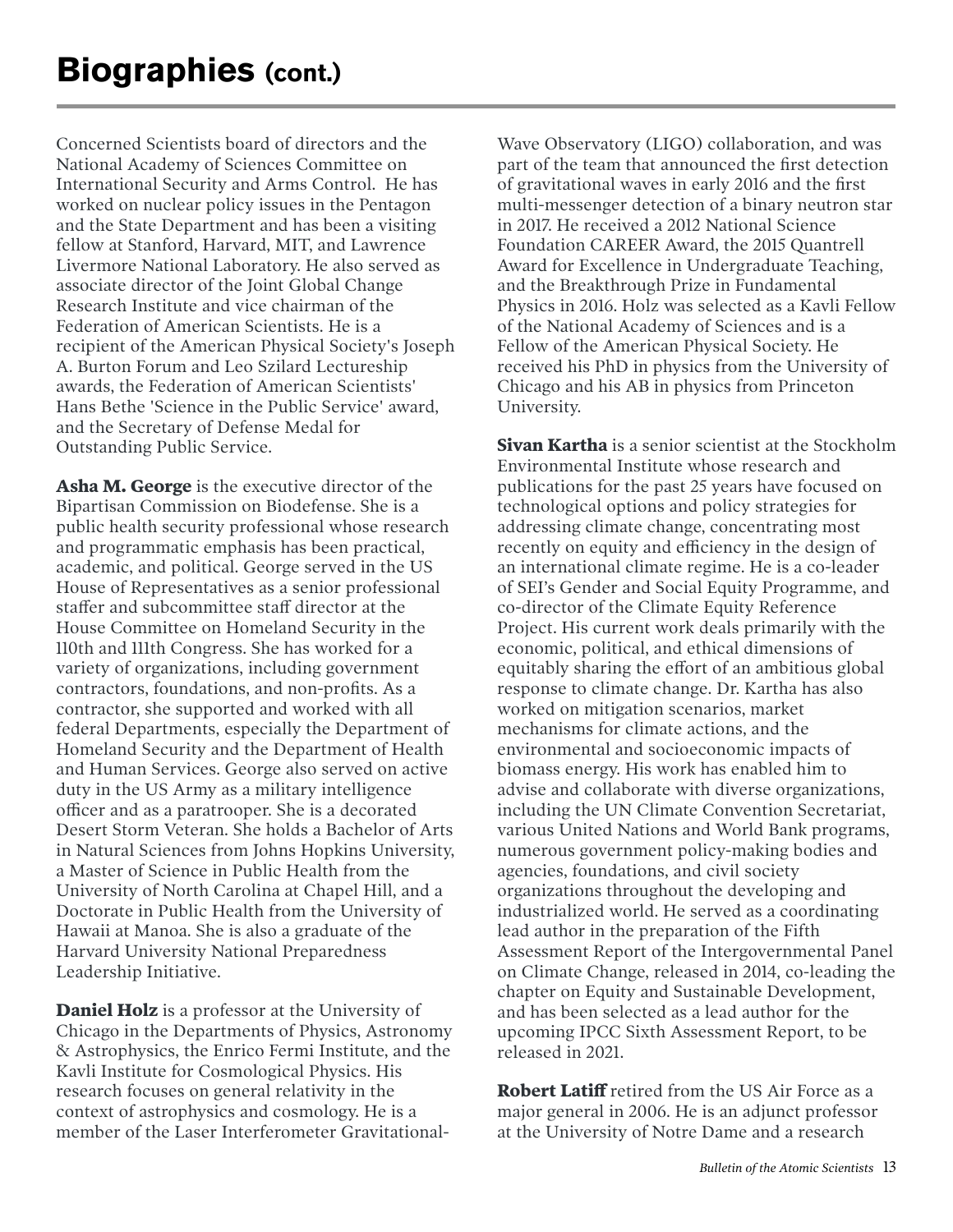professor at George Mason University's School of Engineering. He is also a member of the Air Force Studies Board, as well as the Intelligence Community Studies Board and the Committee on International Security and Arms Control of the National Academies of Sciences, Engineering, and Medicine. Latiff's book, *Future War*, looks at how future technology will change virtually every aspect of war as we know it and how we can respond to the serious national security challenges ahead.

**Herb Lin** is a senior research scholar for cyber policy and security at the Center for International Security and Cooperation, and Hank J. Holland Fellow in Cyber Policy and Security at the Hoover Institution, both at Stanford University. His research interests relate broadly to the policy and national security dimensions of cybersecurity and cyberspace, with focus on offensive operations in cyberspace and information warfare and influence operations. Lin holds additional affiliations with the National Academies, Columbia's Saltzman Institute, and the Aspen Cybersecurity Group. In 2019, he was elected a fellow of the American Association for the Advancement of Science. In 2016, he served on President Obama's Commission on Enhancing National Cybersecurity. He has previously served as a professional staff member and staff scientist for the House Armed Services Committee (1986-1990), where his portfolio included defense policy and arms control issues.

**Suzet McKinney** is the CEO/Executive Director of the Illinois Medical District. The Illinois Medical District (IMD), a 24/7/365 environment that includes 560 acres of medical research facilities, labs, a biotech business incubator, universities, raw land development areas, four hospitals and more than 40 healthcare related facilities, is one of the largest urban medical districts in the United States. Dr. McKinney holds her Doctorate degree from the University of Illinois at Chicago School of Public Health, with a focus on preparedness planning, leadership and workforce development. She received her Bachelor of Arts in Biology from Brandeis University (Waltham, MA) where she was also a Howard Hughes Medical Institute Fellow. She received her Master of Public Health degree (Health Care

Administration) and certificates in Managed Care and Health Care Administration from Benedictine University in Lisle, IL.

**Steve Miller** is Director of the International Security Program at the Belfer Center for Science and International Affairs in Harvard University's Kennedy School of Government. He is a Fellow of the American Academy of Arts and Sciences, where he is a member of the Committee on International Security Studies (CISS). Miller is also Co-Chair of the US Pugwash Committee, and is a member of the Council of International Pugwash. Miller co-directed the Academy's project on the Global Nuclear Future Initiative with the *Bulletin's* Science and Security Board chair, Robert Rosner.

**Raymond Pierrehumbert** is Halley Professor of Physics at the University of Oxford. He was a lead author on the IPCC Third Assessment Report, and a co-author of the National Research Council report on abrupt climate change. He was awarded a John Simon Guggenheim Fellowship in 1996, which was used to launch collaborative work on the climate of Early Mars with collaborators in Paris. He is a Fellow of the American Geophysical Union (AGU), a Fellow of the American Academy of Arts and Sciences, and has been named Chevalier de l'Ordre des Palmes Académiques by the Republic of France. Pierrehumbert's central research interest is the use of fundamental physical principles to elucidate the behavior of the present and past climates of Earth and other planets, including the growing catalog of exoplanets. He leads the European Research Council Advance Grant project EXOCONDENSE.

**Robert Rosner (Chair)** is the William E. Wrather Distinguished Service Professor in the Departments of Astronomy & Astrophysics and Physics, and the Harris School of Public Policy at the University of Chicago. Rosner served as Director of Argonne National Laboratory, where he had also served as Chief Scientist. His current scientific research is mostly in the areas of laboratory and astrophysical fluid dynamics and magnetohydrodynamics, and computational physics. His policy-oriented work has focused on the future of nuclear power and the back end of the nuclear fuel cycle, as well as various aspects of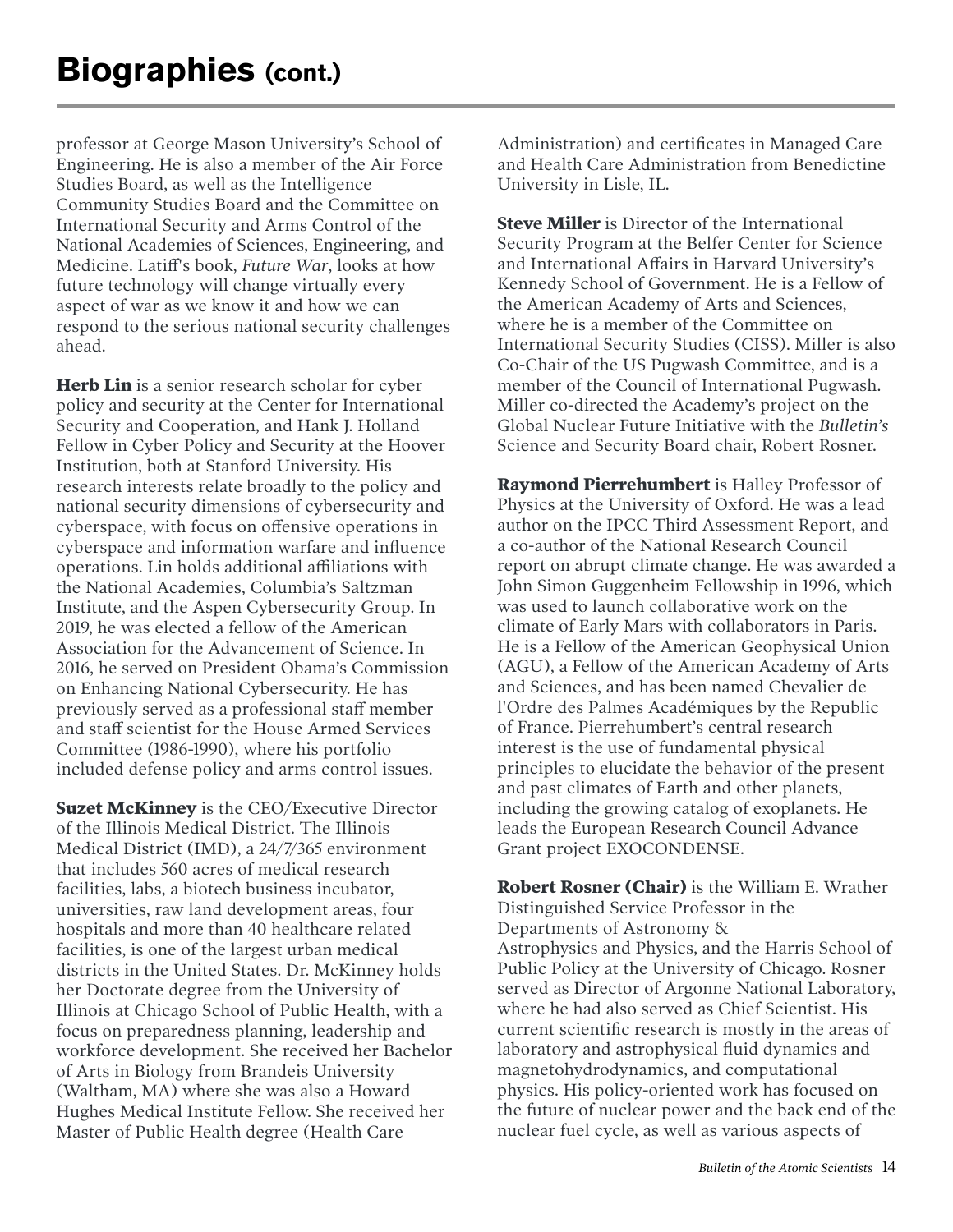electrifying the transport sector. He is a fellow of the American Physical Society, and an elected member of the American Academy of Arts & Sciences and the Norwegian Academy of Science and Letters. As chair of the Science and Security Board, Rosner is a member of the Governing Board, *ex officio*.

**Scott Sagan** is the Caroline S.G. Munro Professor of Political Science, the Mimi and Peter Haas University Fellow in Undergraduate Education, and Senior Fellow at the Center for International Security and Cooperation and the Freeman Spogli Institute at Stanford University. He also serves as Chairman of the American Academy of Arts and Sciences' Committee on International Security Studies. Before joining the Stanford faculty, Sagan was a lecturer in the Department of Government at Harvard University and served as special assistant to the director of the Organization of the Joint Chiefs of Staff in the Pentagon. Sagan has also served as a consultant to the office of the Secretary of Defense and at the Sandia National Laboratory and the Los Alamos National Laboratory.

**Robert Socolow** is professor emeritus in the Department of Mechanical and Aerospace Engineering at Princeton University. From 2000 to 2019, he and Steve Pacala were the co-principal investigators of Princeton's Carbon Mitigation Initiative, a twenty-five-year (2001-2025) project supported by BP. His best-known paper, with Pacala, was in Science (2004): "Stabilization Wedges: Solving the Climate Problem for the Next 50 Years with Current Technologies." Socolow is a member of the American Academy of Arts and Sciences, an associate of the National Research Council of the National Academies, a fellow of the American Physical Society, and a fellow of the American Association for the Advancement of Science. His awards include the 2009 Frank Kreith Energy Award from the American Society of Mechanical Engineers and the 2005 Axelson Johnson Commemorative Lecture award from the Royal Academy of Engineering Sciences of Sweden (IVA). In 2003 he received the Leo Szilard Lectureship Award from the American Physical Society.

**Susan Solomon** is the Lee and Geraldine Martin Professor of Environmental Studies at the Massachusetts Institute of Technology and was the Founding Director of the MIT Environmental Solutions Initiative from 2014-2015. She is well known for pioneering work that explained why there is a hole in the Antarctic ozone layer and is the author of several influential scientific papers in climate science. Solomon received the Crafoord Prize from the Swedish Academy of Sciences in 2018, the 1999 US National Medal of Science, the nation's highest scientific award, in 1999, and has also received the Grande Medaille of the French Academy of Sciences, the Blue Planet Prize in Japan, the BBVA Frontiers of Knowledge Award, and the Volvo Environment Prize. She is a member of the US National Academy of Sciences, the French Academy of Sciences, and the Royal Society in the UK. She served as co-chair for the Intergovernmental Panel on Climate Change (IPCC) fourth climate science assessment report, released in 2007. Time magazine named Solomon as one of the 100 most influential people in the world in 2008.

**Sharon Squassoni** is a research professor at the Institute for International Science and Technology Policy, Elliott School of International Affairs, at the George Washington University. She has specialized in nuclear nonproliferation, arms control and security policy for three decades, serving in the US government at the Arms Control and Disarmament Agency, the State Department, and the Congressional Research Service. Since 2007, she has directed research programs at the Center for Strategic and International Studies and the Carnegie Endowment for International Peace. A political scientist by training, she holds degrees from the State University of New York at Albany, the University of Maryland, and the National War College.

**Jon Wolfsthal** is Director of the Nuclear Crisis Group, an independent project of Global Zero. Wolfsthal served previously as Special Assistant to the President of the United States for National Security Affairs and senior director at the National Security Council for arms control and nonproliferation. During his time in government, he was involved in almost every aspect of US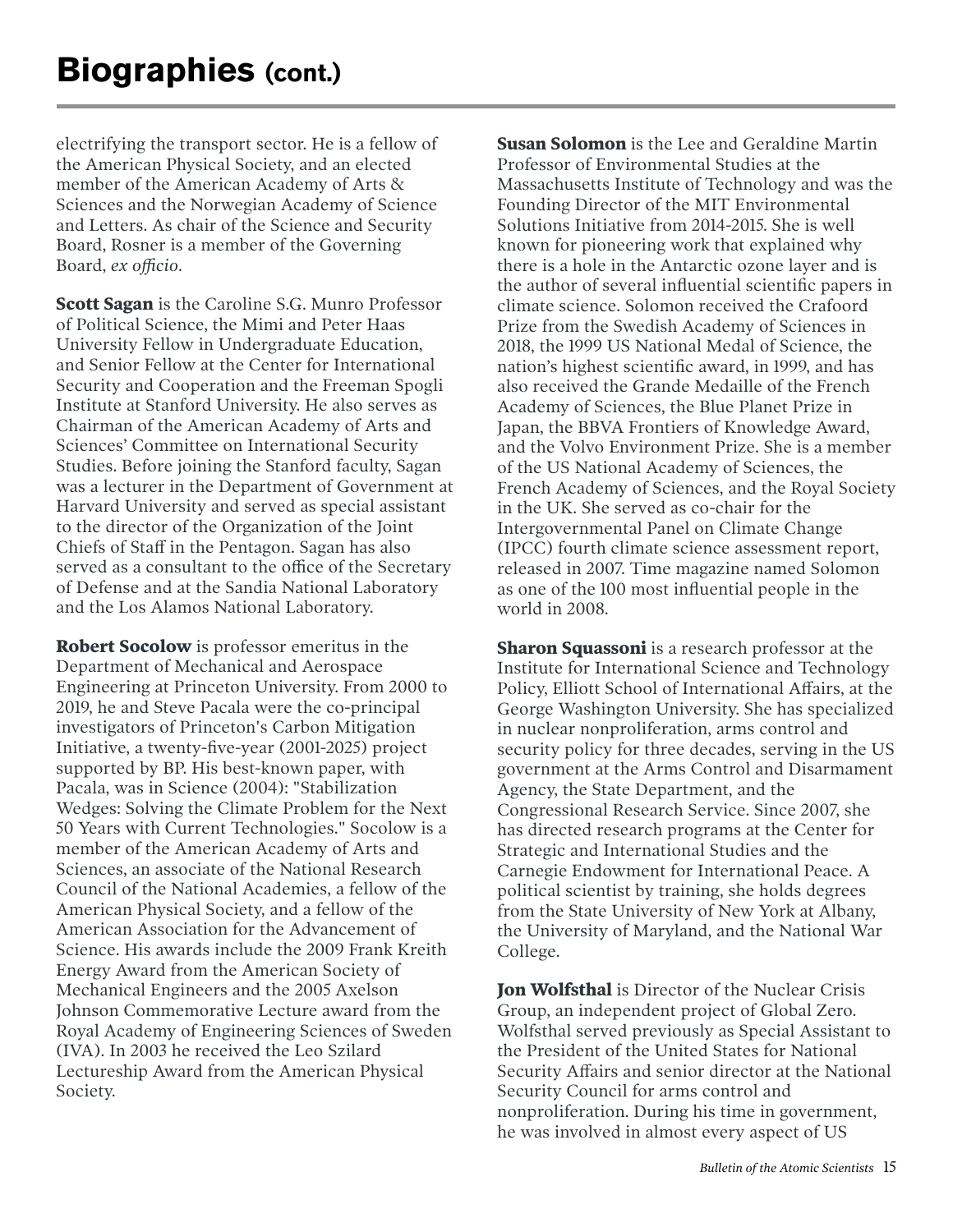nuclear weapons, arms control, nonproliferation and security policy. Previously, Wolfsthal was the Deputy Director of the Center for Nonproliferation Studies at the Monterey Institute of International Studies, and served for three years as special advisor to Vice President Biden on issues of nuclear security and nonproliferation. He served in several capacities during the 1990s at the US Department of Energy, including an on-the-ground assignment in North Korea during 1995-96. With Joseph Cirincione, he is the author of *Deadly Arsenals: Tracking Weapons of Mass Destruction*. Wolfsthal is a non-resident fellow with the Carnegie Endowment for International Peace.

### **Editor**

**John Mecklin** is the editor-in-chief of the *Bulletin of the Atomic Scientists*. Previously, he was editorin-chief of *Miller-McCune* (since renamed *Pacific Standard*), an award-winning national magazine that focused on research-based solutions to major policy problems. Over the preceding 15 years, he was also: the editor of *High Country News*, a nationally acclaimed magazine that reports on the American West; the consulting executive editor for the launch of *Key West*, a regional magazine startup directed by renowned magazine guru Roger Black; and the top editor for award-winning newsweeklies in San Francisco and Phoenix. In an earlier incarnation, he was an investigative reporter at the *Houston Post* and covered the Persian Gulf War from Saudi Arabia and Iraq. Writers working at his direction have won many major journalism contests, including the George Polk Award, the Investigative Reporters and Editors certificate, and the Sidney Hillman Award for reporting on social justice issues. Mecklin holds a master in public administration degree from Harvard's Kennedy School of Government.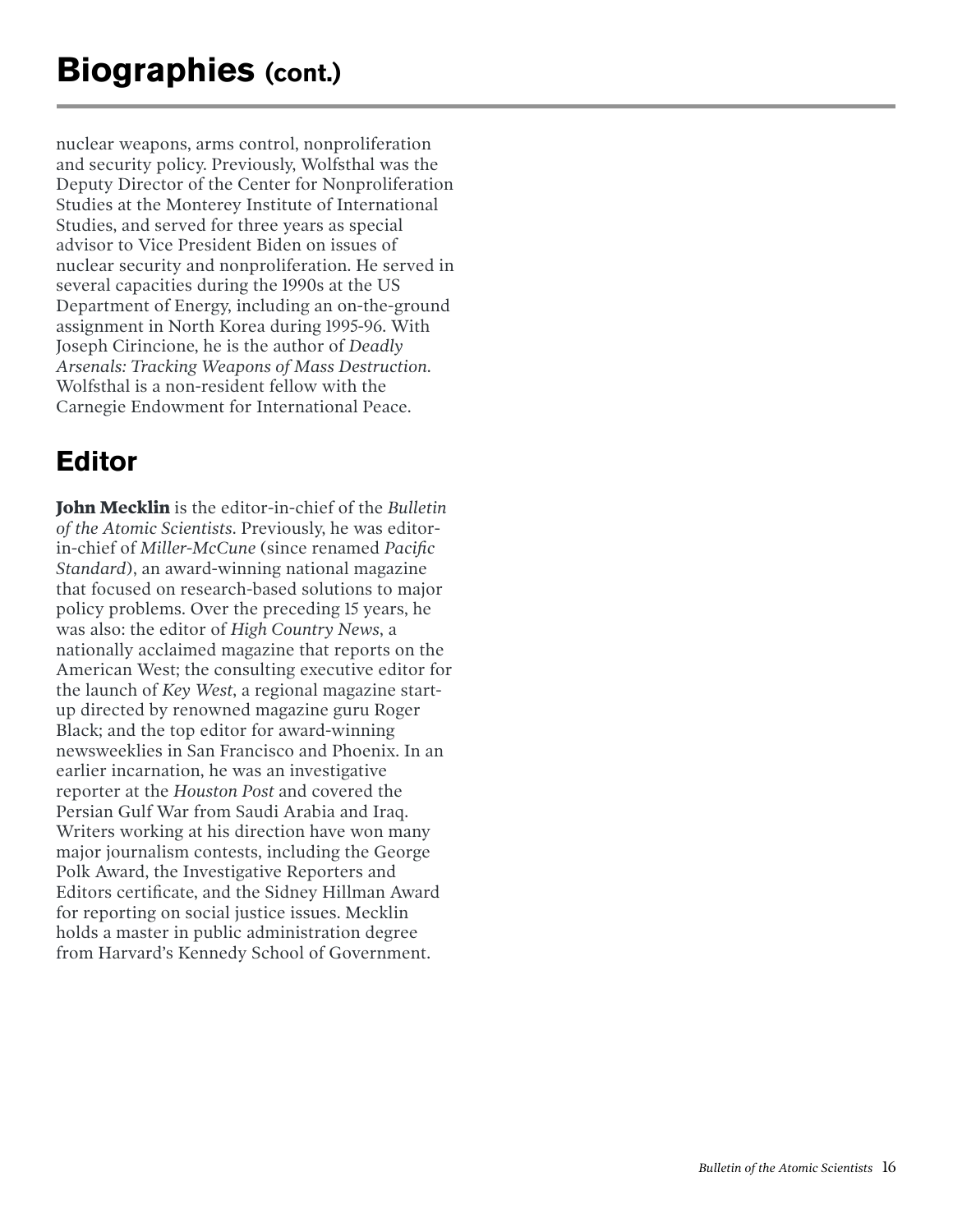At our core, the Bulletin of the Atomic Scientists is a media organization, publishing a free-access website and a bimonthly magazine. But we are much more. The Bulletin's website, iconic Doomsday Clock, and regular events equip the public, policymakers, and scientists with the information needed to reduce manmade threats to our existence. The Bulletin focuses on three main areas: nuclear risk, climate change, and disruptive technologies. What connects these topics is a driving belief that because humans created them, we can control them.

The Bulletin is an independent, nonprofit 501 (c) (3) organization. We gather the most informed and influential voices tracking manmade threats and bring their innovative thinking to a global audience. We apply intellectual rigor to the conversation and do not shrink from alarming truths.

The Bulletin has many audiences: the general public, which will ultimately benefit or suffer from scientific breakthroughs; policymakers, whose duty is to harness those breakthroughs for good; and the scientists themselves, who produce those technological advances and thus bear a special responsibility. Our community is international, with half of our website visitors coming from outside the United States. It is also young. Half are under the age of 35.

To learn more, visit our website:

<https://thebulletin.org>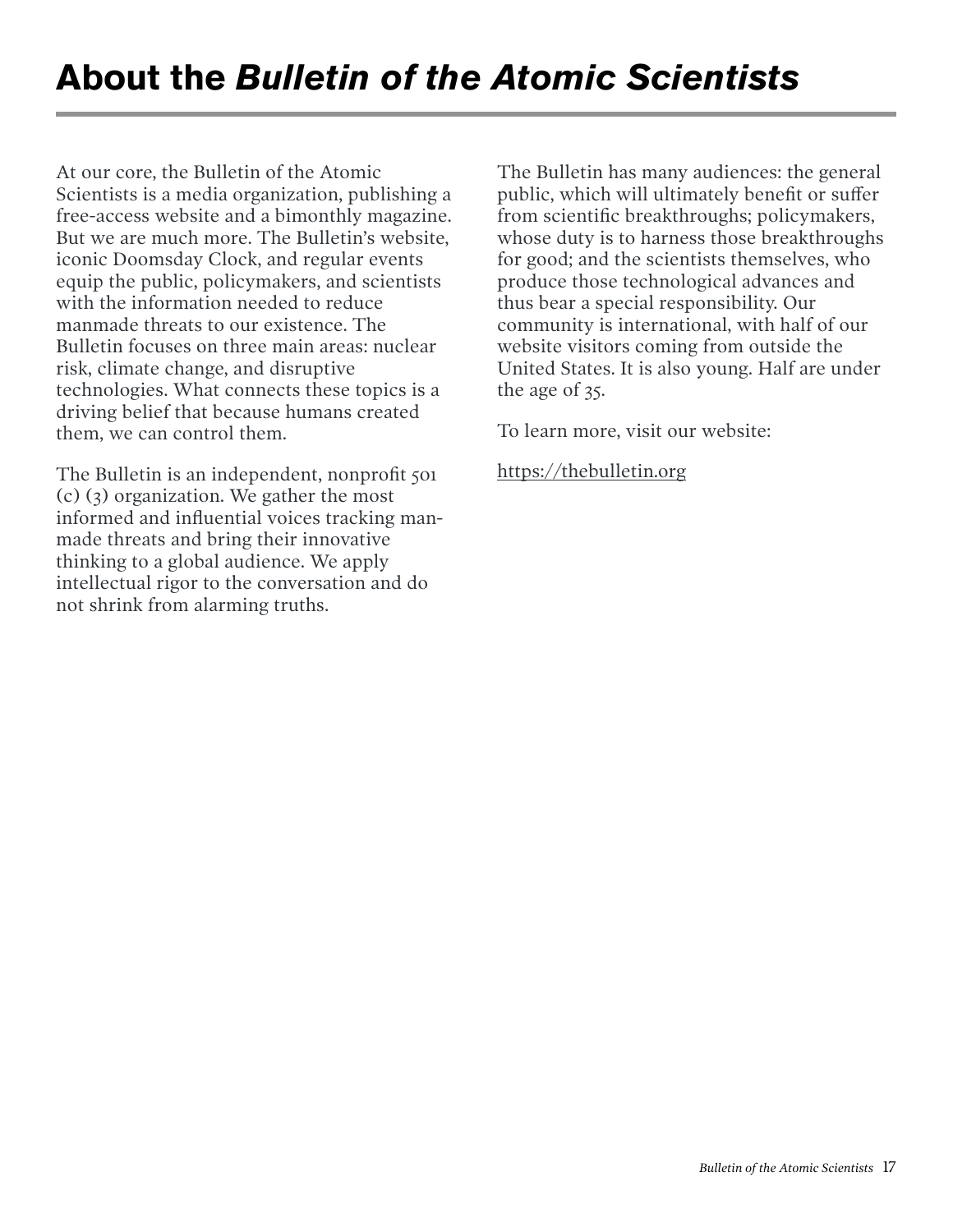**2020** IT IS 100 SECONDS TO MIDNIGHT Humanity continues to face two simultaneous existential dangers—nuclear war and climate change—that are compounded by a threat multiplier, cyber-enabled information warfare, that undercuts society's ability to respond. Faced with this daunting threat landscape and a new willingness of political leaders to reject the negotiations and institutions that can protect civilization over the long term, the Science and Security Board moved the Doomsday Clock 20 seconds closer to midnight—closer to apocalypse than ever. In so doing, board members are explicitly warning leaders and citizens around the world that the international security situation is now more dangerous than it has ever been, even at the height of the Cold War.

**2019** IT IS STILL 2 MINUTES TO MIDNIGHT The "new abnormal" that we describe, and that the world now inhabits, is unsustainable and extremely dangerous. The world security situation can be improved, if leaders seek change and citizens demand it. It is two minutes to midnight, but there is no reason the Doomsday Clock cannot move away from catastrophe. It has done so in the past, because wise leaders acted— under pressure from informed and engaged citizens around the world. Today, citizens in every country can use the power of the Internet to fight against social media disinformation and improve the long-term prospects of their children and grandchildren. They can insist on facts, and discount nonsense. They can demand action to reduce the existential threat of nuclear war and unchecked climate change. Given the inaction of their leaders to date, citizens of the world should make a loud and clear demand: #RewindTheDoomsdayClock.

**2018** IT IS 2 MINUTES TO MIDNIGHT The failure of world leaders to address the largest threats to humanity's future is lamentable—but that failure can be reversed. It is two minutes to midnight, but the Doomsday Clock has ticked away from midnight in the past, and during the next year, the world can again move it further from apocalypse. The warning the Science and Security Board now sends is clear, the danger

obvious and imminent. The opportunity to reduce the danger is equally clear. The world has seen the threat posed by the misuse of information technology and witnessed the vulnerability of democracies to disinformation. But there is a flip side to the abuse of social media. Leaders react when citizens insist they do so, and citizens around the world can use the power of the internet to improve the long-term prospects of their children and grandchildren. They can insist on facts, and discount nonsense. They can demand action to reduce the existential threat of nuclear war and unchecked climate change. They can seize the opportunity to make a safer and saner world.

**2017** IT IS TWO AND A HALF MINUTES TO MIDNIGHT For the last two years, the minute hand of the Doomsday Clock stayed set at three minutes before the hour, the closest it had been to midnight since the early 1980s. In its two most recent annual announcements on the Clock, the Science and Security Board warned: "The probability of global catastrophe is very high, and the actions needed to reduce the risks of disaster must be taken very soon." In 2017, we find the danger to be even greater, the need for action more urgent. It is two and a half minutes to midnight, the Clock is ticking, global danger looms. Wise public officials should act immediately, guiding humanity away from the brink. If they do not, wise citizens must step forward and lead the way.

**2016** IT IS STILL 3 MINUTES TO MIDNIGHT "Last year, the Science and Security Board moved the Doomsday Clock forward to three minutes to midnight, noting: 'The probability of global catastrophe is very high, and the actions needed to reduce the risks of disaster must be taken very soon.' That probability has not been reduced. The Clock ticks. Global danger looms. Wise leaders should act—immediately."

**2015** IT IS 3 MINUTES TO MIDNIGHT "Unchecked climate change, global nuclear weapons modernizations, and outsized nuclear weapons arsenals pose extraordinary and undeniable threats to the continued existence of humanity, and world leaders have failed to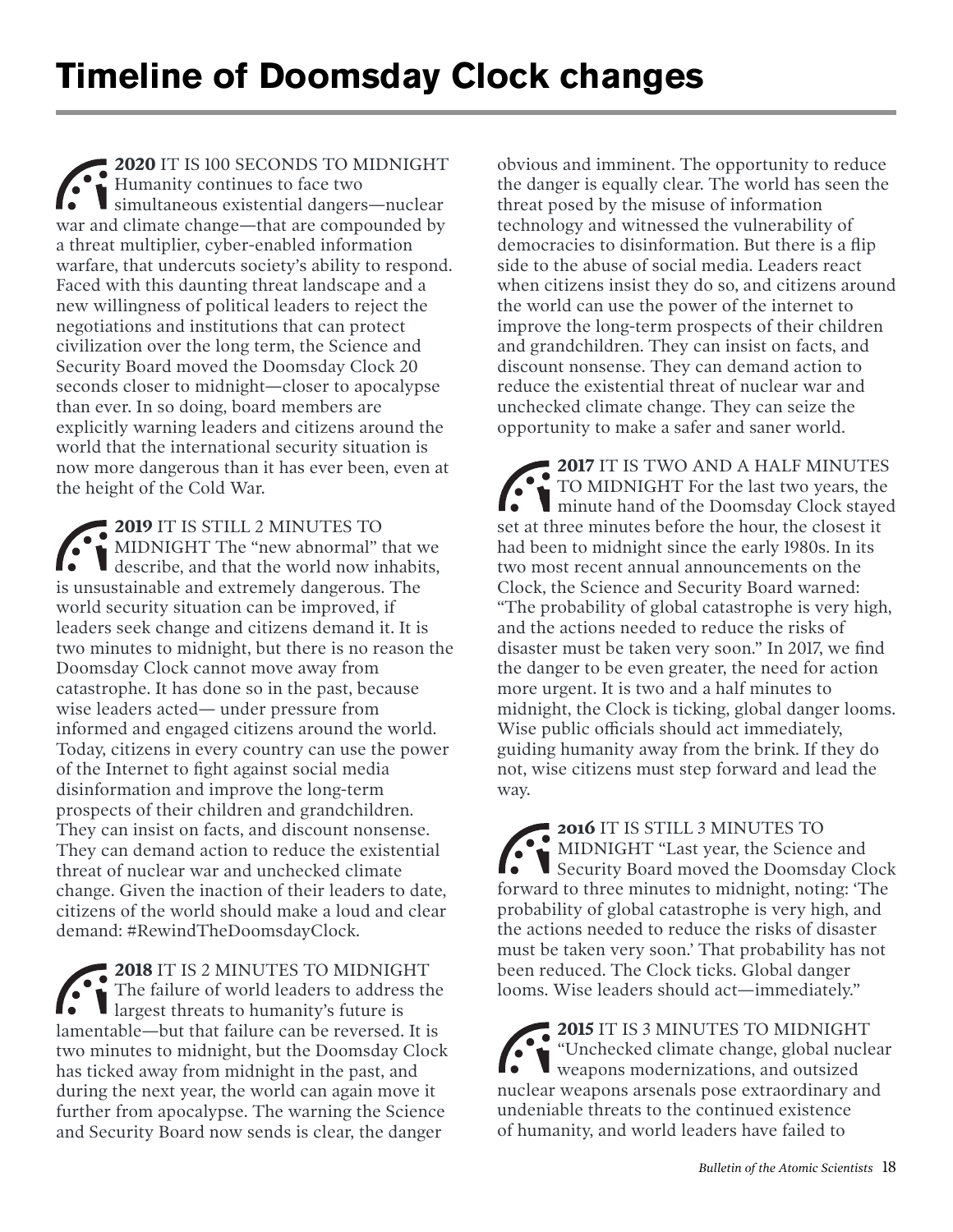act with the speed or on the scale required to protect citizens from potential catastrophe. These failures of political leadership endanger every person on Earth." Despite some modestly positive developments in the climate change arena, current efforts are entirely insufficient to prevent a catastrophic warming of Earth. Meanwhile, the United States and Russia have embarked on massive programs to modernize their nuclear triads—thereby undermining existing nuclear weapons treaties. "The clock ticks now at just three minutes to midnight because international leaders are failing to perform their most important duty—ensuring and preserving the health and vitality of human civilization."

**2012** IT IS 5 MINUTES TO MIDNIGHT "The challenges to rid the world of nuclear weapons, harness nuclear power, and meet the nearly inexorable climate disruptions from global warming are complex and interconnected. In the face of such complex problems, it is difficult to see where the capacity lies to address these challenges." Political processes seem wholly inadequate; the potential for nuclear weapons use in regional conflicts in the Middle East, Northeast Asia, and South Asia are alarming; safer nuclear reactor designs need to be developed and built, and more stringent oversight, training, and attention are needed to prevent future disasters; the pace of technological solutions to address climate change may not be adequate to meet the hardships that large-scale disruption of the climate portends.

**2010** IT IS 6 MINUTES TO MIDNIGHT International cooperation rules the day. Talks between Washington and Moscow for a follow-on agreement to the Strategic Arms Reduction Treaty are nearly complete, and more negotiations for further reductions in the U.S. and Russian nuclear arsenal are already planned. Additionally, Barack Obama becomes the first U.S. president to publicly call for a nuclear-weaponfree world. The dangers posed by climate change are still great, but there are pockets of progress. Most notably: At Copenhagen, the developing and industrialized countries agree to take responsibility for carbon emissions and to limit global temperature rise to 2 degrees Celsius.

**2007** IT IS 5 MINUTES TO MIDNIGHT The world stands at the brink of a second nuclear age. The United States and Russia remain ready to stage a nuclear attack within minutes, North Korea conducts a nuclear test, and many in the international community worry that Iran plans to acquire the Bomb. Climate change also presents a dire challenge to humanity. Damage to ecosystems is already taking place; flooding, destructive storms, increased drought, and polar ice melt are causing loss of life and property.

**2002** IT IS 7 MINUTES TO MIDNIGHT Concerns regarding a nuclear terrorist attack underscore the enormous amount of unsecured—and sometimes unaccounted for weapon-grade nuclear materials located throughout the world. Meanwhile, the United States expresses a desire to design new nuclear weapons, with an emphasis on those able to destroy hardened and deeply buried targets. It also rejects a series of arms control treaties and announces it will withdraw from the Anti-Ballistic Missile Treaty.

**1998** IT IS 9 MINUTES TO MIDNIGHT India and Pakistan stage nuclear weapons tests only three weeks apart. "The tests are a symptom of the failure of the international community to fully commit itself to control the spread of nuclear weapons—and to work toward substantial reductions in the numbers of these weapons," a dismayed *Bulletin* reports. Russia and the United States continue to serve as poor examples to the rest of the world. Together, they still maintain 7,000 warheads ready to fire at each other within 15 minutes.

**1995** IT IS 14 MINUTES TO MIDNIGHT Hopes for a large post-Cold War peace dividend and a renouncing of nuclear weapons fade. Particularly in the United States, hard-liners seem reluctant to soften their rhetoric or actions, as they claim that a resurgent Russia could provide as much of a threat as the Soviet Union. Such talk slows the rollback in global nuclear forces; more than 40,000 nuclear weapons remain worldwide. There is also concern that terrorists could exploit poorly secured nuclear facilities in the former Soviet Union.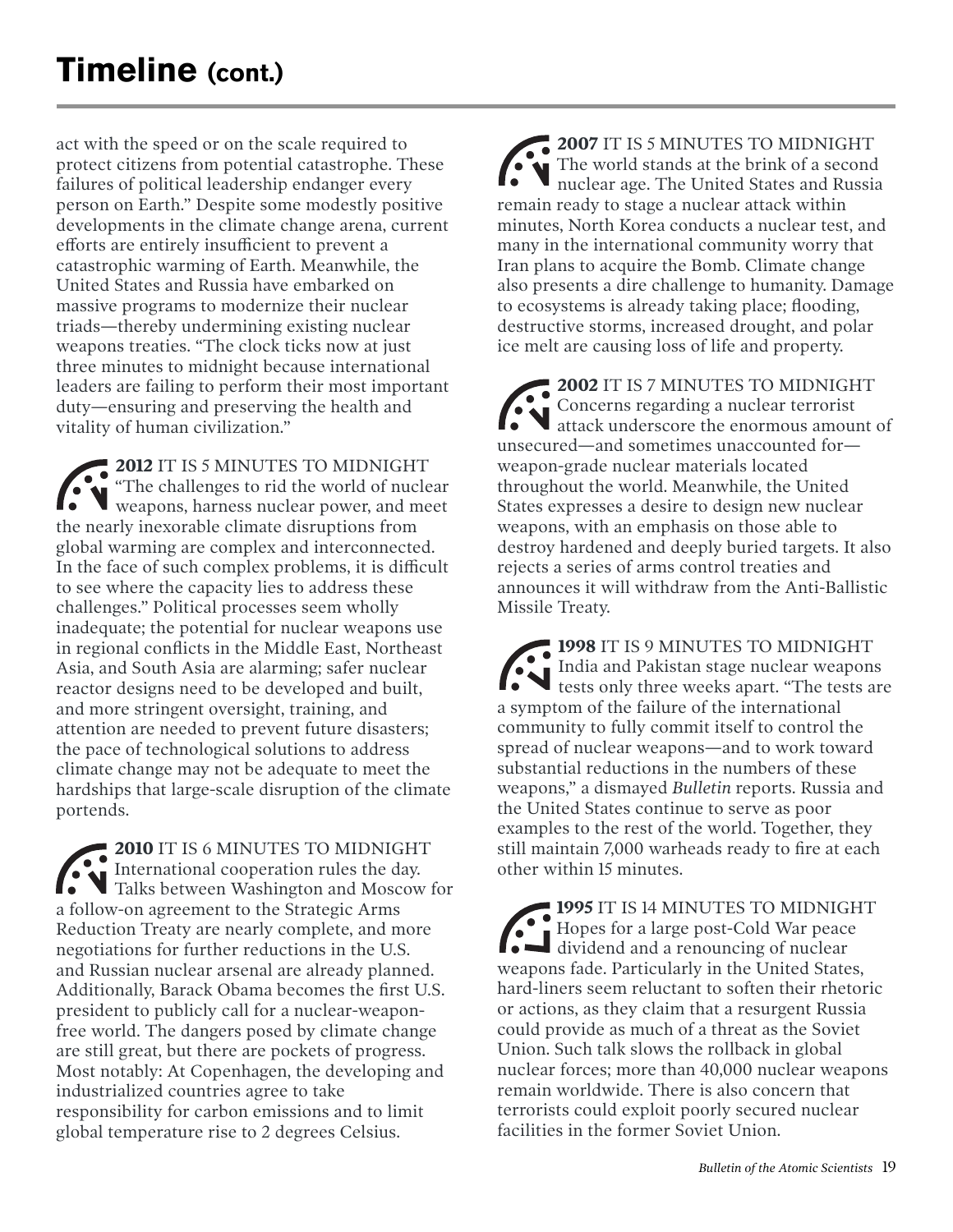**1991** IT IS 17 MINUTES TO MIDNIGHT With the Cold War officially over, the United States and Russia begin making deep cuts to their nuclear arsenals. The Strategic Arms Reduction Treaty greatly reduces the number of strategic nuclear weapons deployed by the two former adversaries. Better still, a series of unilateral initiatives remove most of the intercontinental ballistic missiles and bombers in both countries from hair-trigger alert. "The illusion that tens of thousands of nuclear weapons are a guarantor of national security has been stripped away," the *Bulletin* declares.

**1990** IT IS 10 MINUTES TO MIDNIGHT As one Eastern European country after another (Poland, Czechoslovakia, Hungary, Romania) frees itself from Soviet control, Soviet General Secretary Mikhail Gorbachev refuses to intervene, halting the ideological battle for Europe and significantly diminishing the risk of all-out nuclear war. In late 1989, the Berlin Wall falls, symbolically ending the Cold War. "Forty- four years after Winston Churchill's 'Iron Curtain' speech, the myth of monolithic communism has been shattered for all to see," the *Bulletin*  proclaims.

**1988** IT IS 6 MINUTES TO MIDNIGHT The United States and Soviet Union sign the historic Intermediate-Range Nuclear Forces Treaty, the first agreement to actually ban a whole category of nuclear weapons. The leadership shown by President Ronald Reagan and Soviet Premier Mikhail Gorbachev makes the treaty a reality, but public opposition to U.S. nuclear weapons in Western Europe inspires it. For years, such intermediate-range missiles had kept Western Europe in the crosshairs of the two superpowers.

**1984** IT IS 3 MINUTES TO MIDNIGHT U.S.-Soviet relations reach their iciest point in decades. Dialogue between the two superpowers virtually stops. "Every channel of communications has been constricted or shut down; every form of contact has been attenuated or cut off. And arms control negotiations have been reduced to a species of propaganda," a concerned *Bulletin* informs readers. The United States seems

to flout the few arms control agreements in place by seeking an expansive, space-based anti-ballistic missile capability, raising worries that a new arms race will begin.

**1981** IT IS 4 MINUTES TO MIDNIGHT The Soviet invasion of Afghanistan hardens the U.S. nuclear posture. Before he leaves office, President Jimmy Carter pulls the United States from the Olympic Games in Moscow and considers ways in which the United States could win a nuclear war. The rhetoric only intensifies with the election of Ronald Reagan as president. Reagan scraps any talk of arms control and proposes that the best way to end the Cold War is for the United States to win it.

**1980** IT IS 7 MINUTES TO MIDNIGHT Thirty-five years after the start of the nuclear age and after some promising disarmament gains, the United States and the Soviet Union still view nuclear weapons as an integral component of their national security. This stalled progress discourages the *Bulletin*: "[The Soviet Union and United States have] been behaving like what may best be described as 'nucleoholics'—drunks who continue to insist that the drink being consumed is positively 'the last one,' but who can always find a good excuse for 'just one more round.'"

**1974** IT IS 9 MINUTES TO MIDNIGHT South Asia gets the Bomb, as India tests its first nuclear device. And any gains in previous arms control agreements seem like a mirage. The United States and Soviet Union appear to be modernizing their nuclear forces, not reducing them. Thanks to the deployment of multiple independently targetable reentry vehicles (MIRV), both countries can now load their intercontinental ballistic missiles with more nuclear warheads than before.

**1972** IT IS 12 MINUTES TO MIDNIGHT The United States and Soviet Union attempt to curb the race for nuclear superiority by signing the Strategic Arms Limitation Treaty (SALT) and the Anti-Ballistic Missile (ABM) Treaty. The two treaties force a nuclear parity of sorts. SALT limits the number of